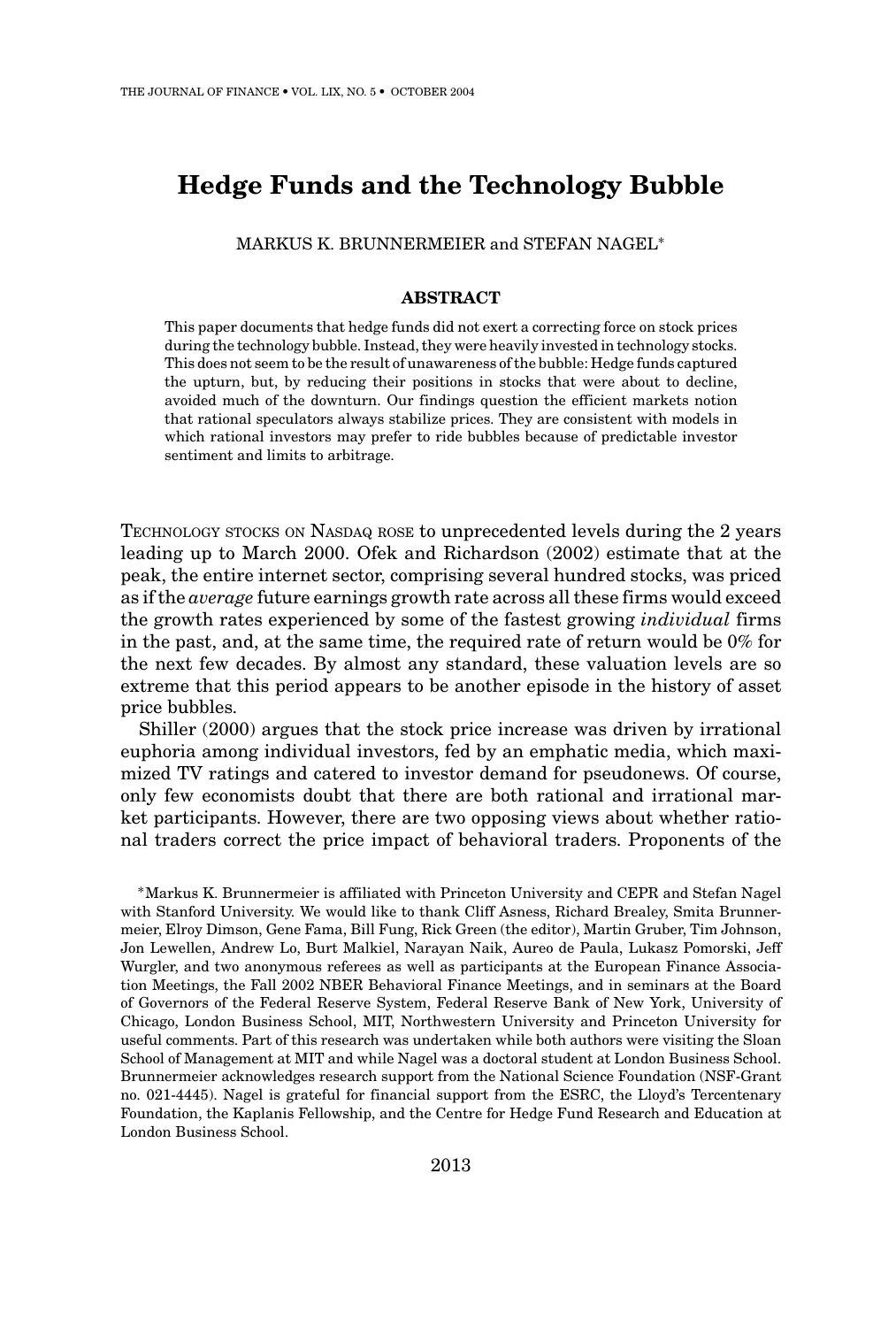efficient markets hypothesis (Friedman (1953), Fama (1965)) argue that rational speculative activity would eliminate not only riskless arbitrage opportunities, but also other forms of mispricing whose exploitation may require imperfectly hedged and therefore risky trades. The latter case clearly applies to the technology bubble, as there does not exist a close substitute that could be used to hedge a short position in the technology sector. In contrast, the literature on limits to arbitrage points out that various factors such as noise trader risk, agency problems, and synchronization risk may constrain arbitrageurs and allow mispricing to persist. Moreover, some models indicate that rational investors might find it optimal to ride bubbles for a while before attacking them, making the actions of rational investors destabilizing rather than stabilizing.

To shed some light on these issues, we examine empirically the response of hedge funds to the growth of the technology bubble. Hedge funds are among the most sophisticated investors—probably closer to the ideal of "rational arbitrageurs" than any other class of investors. Our aim is to find out whether sophisticated speculators were indeed a correcting force during the bubble period. Our study is unusual in that we look directly at hedge fund holdings. In general, data on hedge funds are difficult to obtain because hedge funds are not regulated by the SEC. However, like other institutional investors, hedge funds with large holdings in U.S. equities do have to report their quarterly equity long positions to the SEC on Form 13F. We extract hedge fund holdings from these data, including those of well-known managers such as Soros, Tiger, Tudor, and others. To the best of our knowledge, our paper is the first to use holdings data to analyze the trading activities of hedge funds. To assess the effect of short positions and derivatives, we also look at the returns of hedge funds.

This empirical investigation yields several interesting results. First, our analysis indicates that hedge funds were riding the technology bubble. Over our sample period 1998 to 2000, hedge fund portfolios were heavily tilted toward highly priced technology stocks. The proportion of their overall stock holdings devoted to this segment was higher than the corresponding weight of technology stocks in the market portfolio. Relative to market portfolio weights, the technology exposure of hedge funds peaked in September 1999, about 6 months before the peak of the bubble. Hedge fund returns data reveal that this exposure on the long side was not offset by short positions or derivatives.

Second, we find that that the hedge funds in our sample skillfully anticipated price peaks of individual technology stocks. On a stock-by-stock basis, they started to cut back their holdings before prices collapsed, switching to technology stocks that still experienced rising prices. As a result, hedge fund managers captured the upturn, but avoided much of the downturn. This is reflected in the fact that hedge funds earned substantial excess returns in the technology segment of the Nasdaq. A portfolio that mimics their holdings exhibits abnormal returns of around 4.5% per quarter relative to a characteristics-matched benchmark, which controls for size, value, and momentum effects. Interestingly, this outperformance is confined to the technology sector; it does not show up in other market segments. This is consistent with the view that hedge fund managers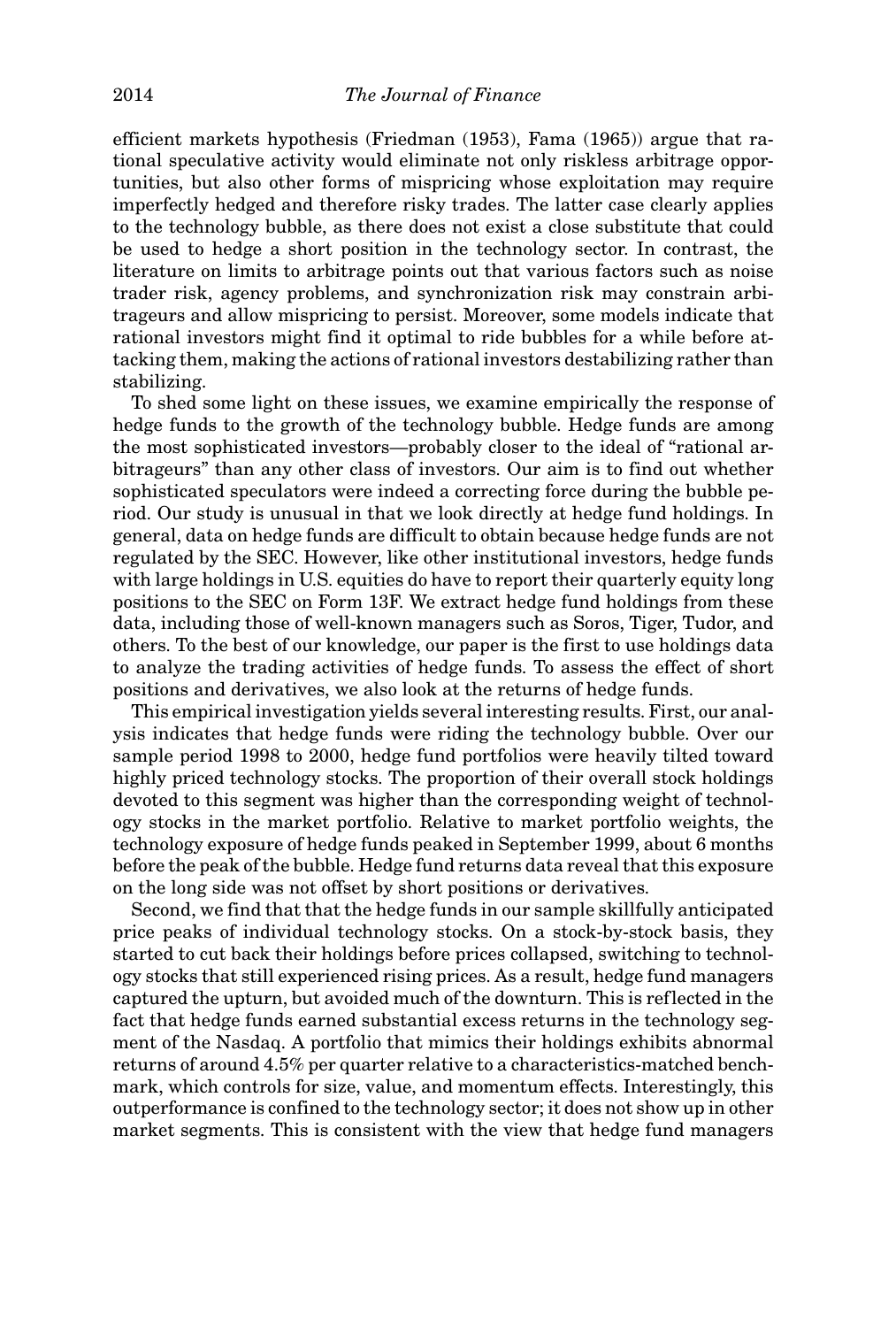were able to predict some of the investor sentiment that was arguably behind the wild fluctuations in valuations of technology stocks at the time. It also suggests that the technology exposure of hedge funds cannot simply be explained by unawareness of the bubble.

The fact that highly sophisticated investors were riding the bubble and profited from doing so is consistent with some recent theoretical results on limits of arbitrage. Our findings relate to two main insights in this literature. First, rational investors may be reluctant to trade against mispricing. Risk aversion limits their aggressiveness if close substitutes are unavailable and arbitrageurs therefore have to bear *fundamental risk*, as is the case, for example, in Wurgler and Zhuravskaya (2002). Abreu and Brunnermeier (AB) (2002, 2003) argue that *synchronization risk* can prevent arbitrageurs from attacking mispricing because each trader is uncertain about when other traders will sell out. Since a single investor cannot bring the market down by himself, coordination among rational traders is required and a synchronization problem arises.<sup>1</sup> This allows the mispricing to persist for some time. In DeLong et al. (DSSW) (1990a), short horizons make arbitrageurs averse to *noise trader risk* caused by the possibility of temporary deepening of mispricing; in Dow and Gorton (1994), myopia leads them to trade only on information they expect to influence prices in the short run. Shleifer and Vishny (1997) argue that the short-horizon assumption is realistic in delegated portfolio management because temporary losses would lead to fund outflows. Consistent with this view, Chevalier and Ellison (1997) document that badly performing mutual funds experience fund outflows. Agarwal, Daniel, and Naik (2002) find similar flow-performance sensitivity for hedge funds, despite contractual arrangements designed to prevent outflows (e.g., lock-up provisions). As a related point, we show that different exposure to the technology segment during the bubble period coincided with very different flow patterns for two prominent hedge funds managers (Tiger and Soros).

Reasoning along these lines can explain why rational investors would not trade aggressive enough to completely eradicate mispricing. Nevertheless, their trades would still be stabilizing, in the sense that they would still want to short assets they know to be overpriced. Under certain circumstances, however, it can even be optimal for rational investors to invest in overpriced assets. In the coordination-failure model of AB (2003), a price bubble is growing unless a sufficient number of arbitrageurs decide to attack. As a result, arbitrageurs who conclude that other arbitrageurs are yet unlikely to trade against the bubble find it optimal to ride the still-growing bubble for a while. In DSSW (1990b), rational investors anticipate demand from positive feedback traders. If there is good news today, rational traders buy and push the price beyond its fundamental value because feedback traders are willing to take up the position at

<sup>&</sup>lt;sup>1</sup> With respect to hedge funds, the assumption that some coordination would be required to burst a bubble seems reasonable, as the capital of the largest hedge funds rarely exceeds \$20 billion. Even taking into account their ability to use leverage, this is rather small compared with a combined market capitalization of all Nasdaq stocks in excess of \$5 trillion in 1999.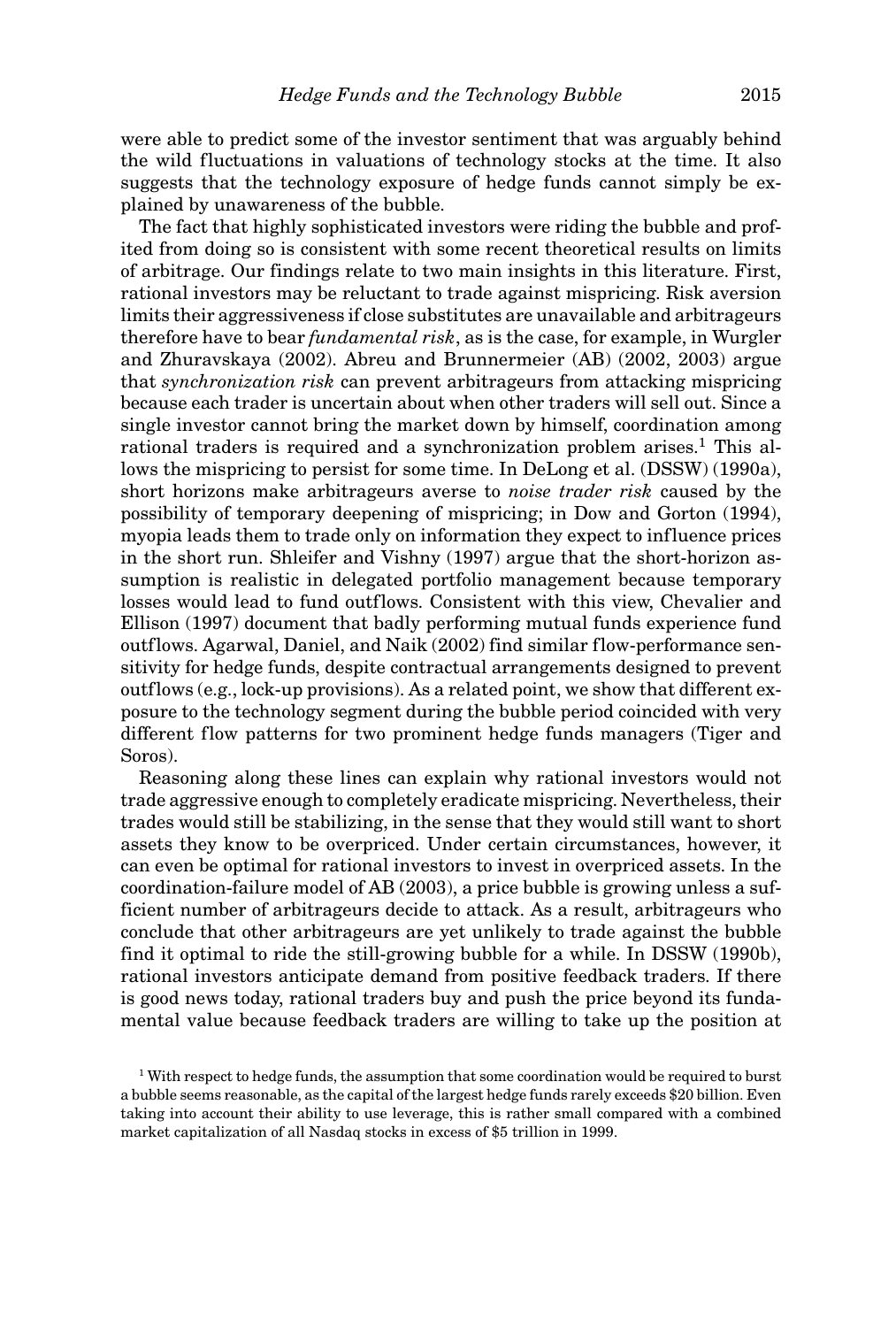a higher price in the next period.<sup>2</sup> In both models, the incentive to ride the bubble stems from predictable "sentiment": anticipation of continuing bubble growth in AB (2003) and predictable feedback trader demand in DSSW (1990b). An important implication of these theories is that rational investors should be able to reap gains from riding a bubble at the expense of less sophisticated investors. Both predictions—sophisticated investors riding the bubble and gains from doing so—are consistent with our findings.

Overall, our evidence casts doubt on the presumption underlying the efficient markets hypothesis that it is always optimal for rational speculators to attack a bubble. While the exact implications of our results for the mechanism limiting the forces of arbitrage may be open to different interpretations, two points seem clear: First, there is no evidence that hedge funds as a whole exerted a correcting force on prices during the technology bubble. Among the few large hedge funds that did, the manager with the least exposure to technology stocks—Tiger Management—did not survive until the bubble burst. Second, it appears that aversion to arbitrage risk and frictions such as short-sales constraints alone are not sufficient to understand the failure of rational speculative activity to contain the bubble. While they may explain the unwillingness of professional investors to short overpriced technology stocks, they do not explain our finding that hedge funds held long positions in these stocks.

As a caveat, though, we want to point out that the size of our data set limits us to analyses that are mainly descriptive. In this respect, we view our work more as a clinical study of trading by sophisticated investors during a bubble episode, rather than as an attempt to formally test theories. Nevertheless, it adds valuable empirical evidence to the predominantly theoretical work on bubbles and limits to arbitrage.

Related empirical evidence on the technology bubble is provided by Griffin, Harris, and Topaloglu (2002), who document that on a daily and intraday basis, institutional investors engaged in trend-chasing in Nasdaq 100 stocks. Limits to arbitrage are examined empirically in Mitchell and Pulvino (2001), Mitchell, Pulvino, and Stafford (2002), Baker and Savasoglu (2002), Wurgler and Zhuravskaya (2002), and Lamont and Thaler (2003) in the context of corporate events; Pontiff (1996) looks at closed-end funds. Our paper also contributes to the growing literature on hedge funds. Fung and Hsieh (1997), Ackermann, McEnally, and Ravenscraft (1999), Agarwal and Naik (2000), and Brown and Goetzmann (2003) investigate properties of hedge fund returns and manager skill. Closer in spirit to our work are Brown, Goetzmann, and Park (2000) and Fung and Hsieh (2000). They infer hedge fund holdings indirectly from returns to analyze the role of hedge funds in the Asian crisis and other events.

The rest of our paper is organized as follows. Section I describes our stock holdings data and presents some summary statistics. In Section II, we investigate the extent of hedge fund investments in the technology sector. Section III

<sup>2</sup> Other papers on destabilizing speculation include Hart and Kreps (1986) and Brunnermeier and Pedersen (2002), who focus more on higher frequency phenomena, not bubbles, and Allen and Gorton (1993), who show that bad fund managers may have incentives to churn a bubble since they share the profit, but not the loss. Brunnermeier (2001) provides a more comprehensive survey of the literature on bubbles.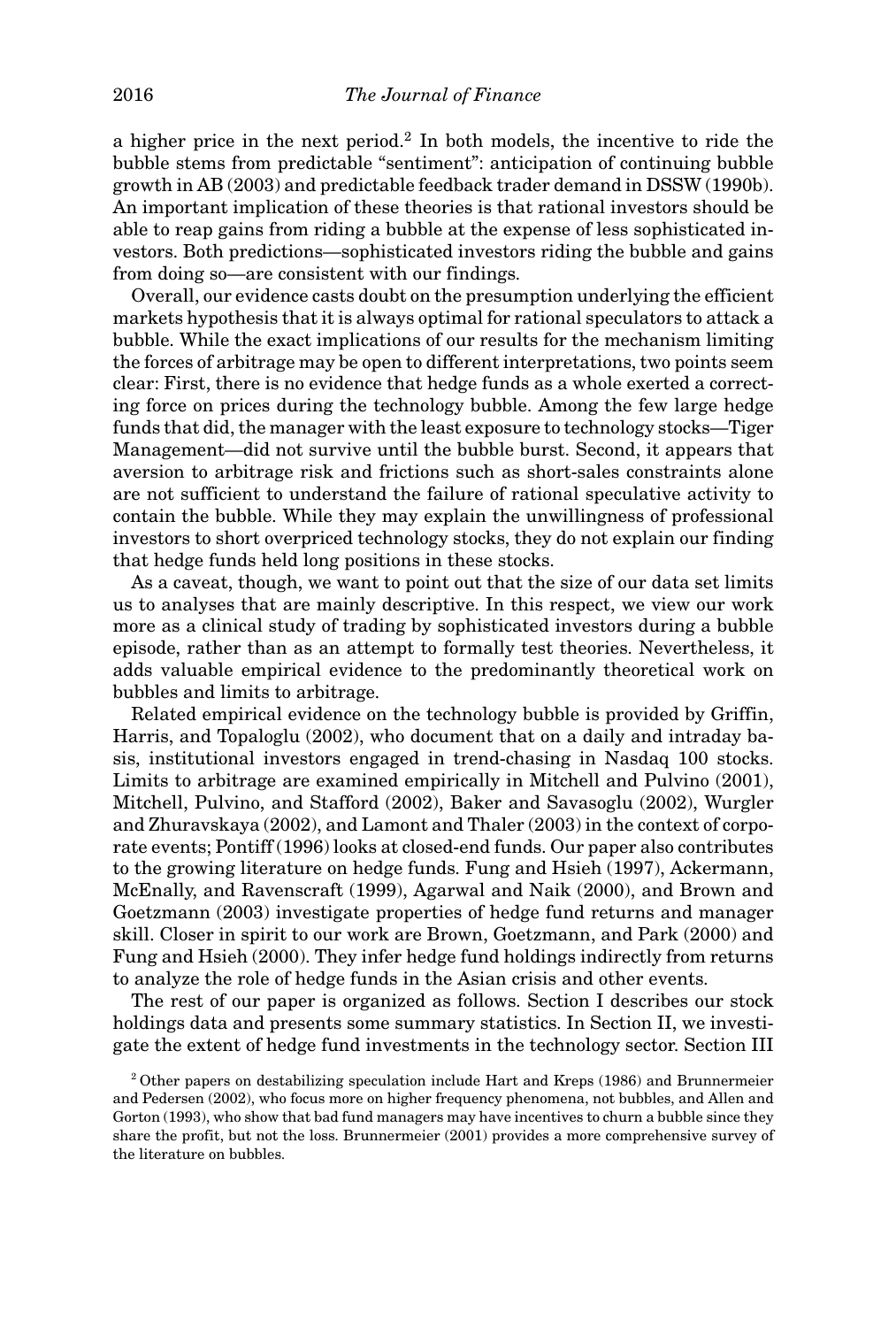provides results on the timing of their exposure at an individual stock level. Section IV concludes.

#### **I. Data and Sample Characteristics**

# *A. Defining the Bubble Segment*

In our analysis of hedge fund holdings, we want to focus on stocks that were most likely to be overvalued during the bubble period. To identify candidate firms, we use the ratio of price-to-sales (P/S). Other commonly used price/fundamental ratios such as market-to-book and price-to-earnings suffer from the fact that many companies with rocketing stock prices during our sample period had negative earnings. Based on price-to-earnings ratios, it is then hard to distinguish an overpriced internet company from, say, a distressed "old economy" manufacturing company. For this reason, we prefer the P/S ratio.

Figure 1 graphs value-weighted return indexes of Nasdaq stocks with different P/S ratios from 1998 to 2000. We use monthly stock returns from CRSP and accounting data from the CRSP/COMPUSTAT-merged database. At the end of each month, we rank stocks based on their P/S ratio using sales figures that are lagged at least 6 months and end-of-month market capitalization. We then sort all stocks into five equally spaced groups based on Nasdaq breakpoints. These portfolios are rebalanced every month. Figure 1 shows that the value of high P/S stocks quadrupled over the course of about 2 years until March 2000. However, more than half of these gains were wiped out by the end of 2000. Interestingly, this apparently extreme mispricing was not a pervasive phenomenon



**Figure 1. Returns on Nasdaq by price/sales quintile, 1998–2000.** At the end of each month, we rank all stocks on Nasdaq by their price/sales ratio and form five portfolios based on quintile breakpoints. Portfolios are rebalanced each month. The figure shows value-weighted indexes of total returns.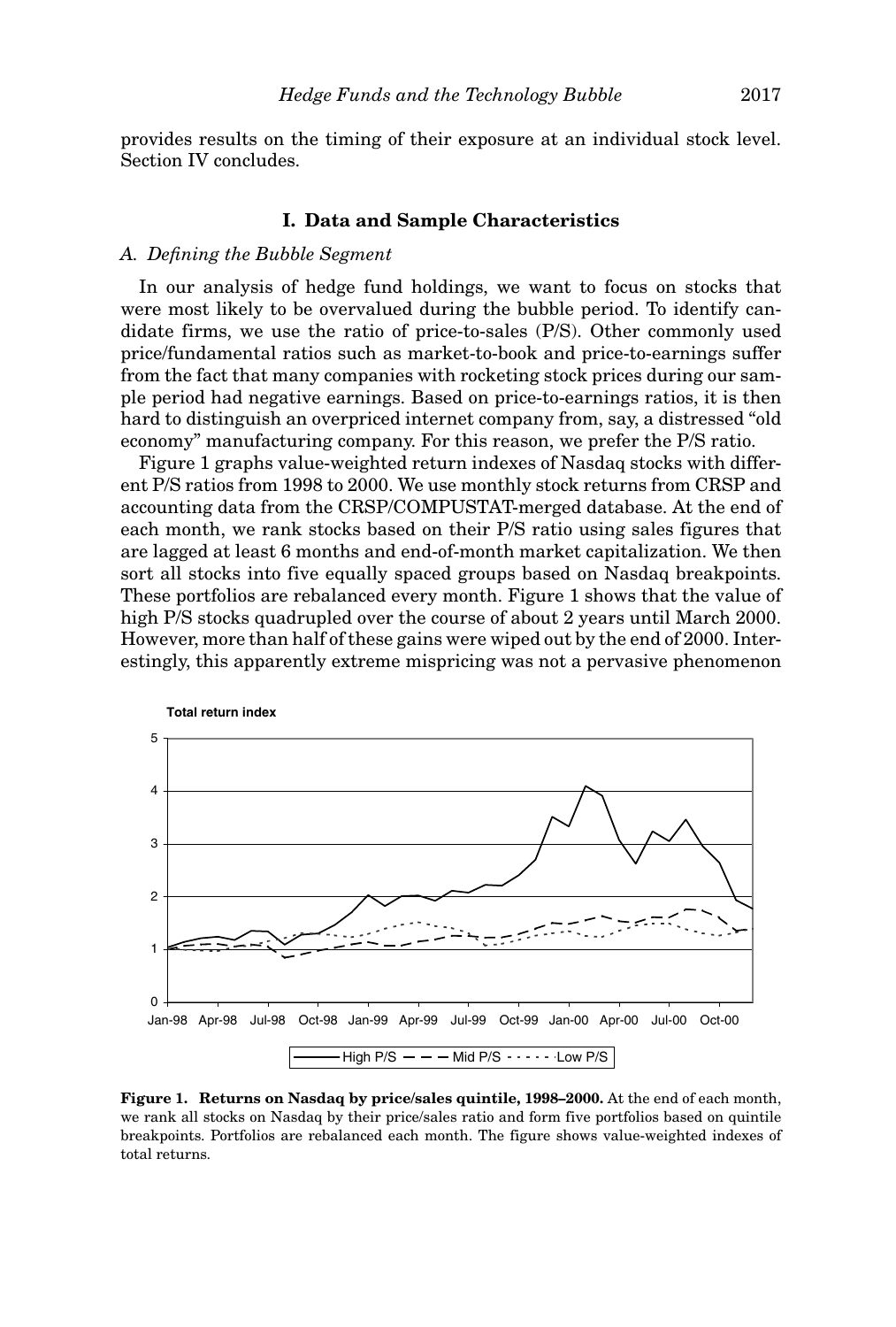on Nasdaq. The price run-up until March 2000 and the subsequent crash were largely confined to the subset of stocks with the highest P/S ratios. Hence, our parsimonious P/S grouping appears to do a good job in uncovering the subset of overpriced stocks. In the rest of the paper, we focus mainly on the highest P/S quintile group.

The distribution of P/S ratios of internet stocks presented in Lewellen (2003) reveals that about 90% of them fall into our highest P/S quintile. Moreover, the return history of our high P/S portfolio in Figure 1 closely mirrors the results presented in Ofek and Richardson (2003) for a sample of internet stocks, which saw price increases of about 1,000% (equal-weighted) from the start of 1998 to March 2000. In addition to internet stocks, however, our portfolio also contains other technology stocks that were "hot" at the time such as Cisco Systems, Sun Microsystems, and EMC. For simplicity, we therefore refer to the highest P/S group of stocks as the "technology segment."

# *B. Data on Hedge Fund Holdings*

We use data on stock holdings of hedge fund managers from the CDA/ Spectrum Database maintained by Thomson Financial, which is based on 13F filings with the SEC. These data allow us to track positions in individual stocks at a quarterly frequency. The data do not suffer from the selection biases inherent in commercial databases on hedge funds, which are based on information provided voluntarily by hedge funds.

Since 1978, all institutions with more than \$100 million under discretionary management are required to disclose their holdings in U.S. stocks and a few other securities to the SEC each quarter on form 13F. This concerns all long positions greater than 10,000 shares or \$200,000 over which the manager exercises sole or shared investment discretion. The 13F filings do not contain information on short positions or derivatives. This is clearly a limitation because the ability to go short is one of the defining characteristics of hedge funds. As we explain in more detail below, we use hedge fund returns data to back out their short positions indirectly. The 13F reporting requirements apply regardless of whether an institution is regulated by the SEC or not, and it also applies to foreign institutions if they "use any means or instrumentality of United States interstate commerce in the course of their business."<sup>3</sup> Hence, it also applies to hedge funds, provided that their holdings of U.S. stocks exceed the specified thresholds.4

We identify candidate hedge fund managers from the first quarter of 1998 issue of the *Money Manager Directory* published by Hedge Fund Research, Inc. (HFR), a table on hedge fund performance published in the February 19, 1996 issue of *Barron's*, and a list of hedge fund managers with assets under management in excess of \$500 million as of December 1995 in Cottier (1997).

<sup>3</sup> Section 13(f)(1) of the Securities and Exchange Act of 1934.

<sup>4</sup> The SEC provides detailed information and a 13F FAQ page on these reporting requirements at www.sec.gov. Gompers and Metrick (2001) provide summary statistics and further information about the CDA/Spectrum database.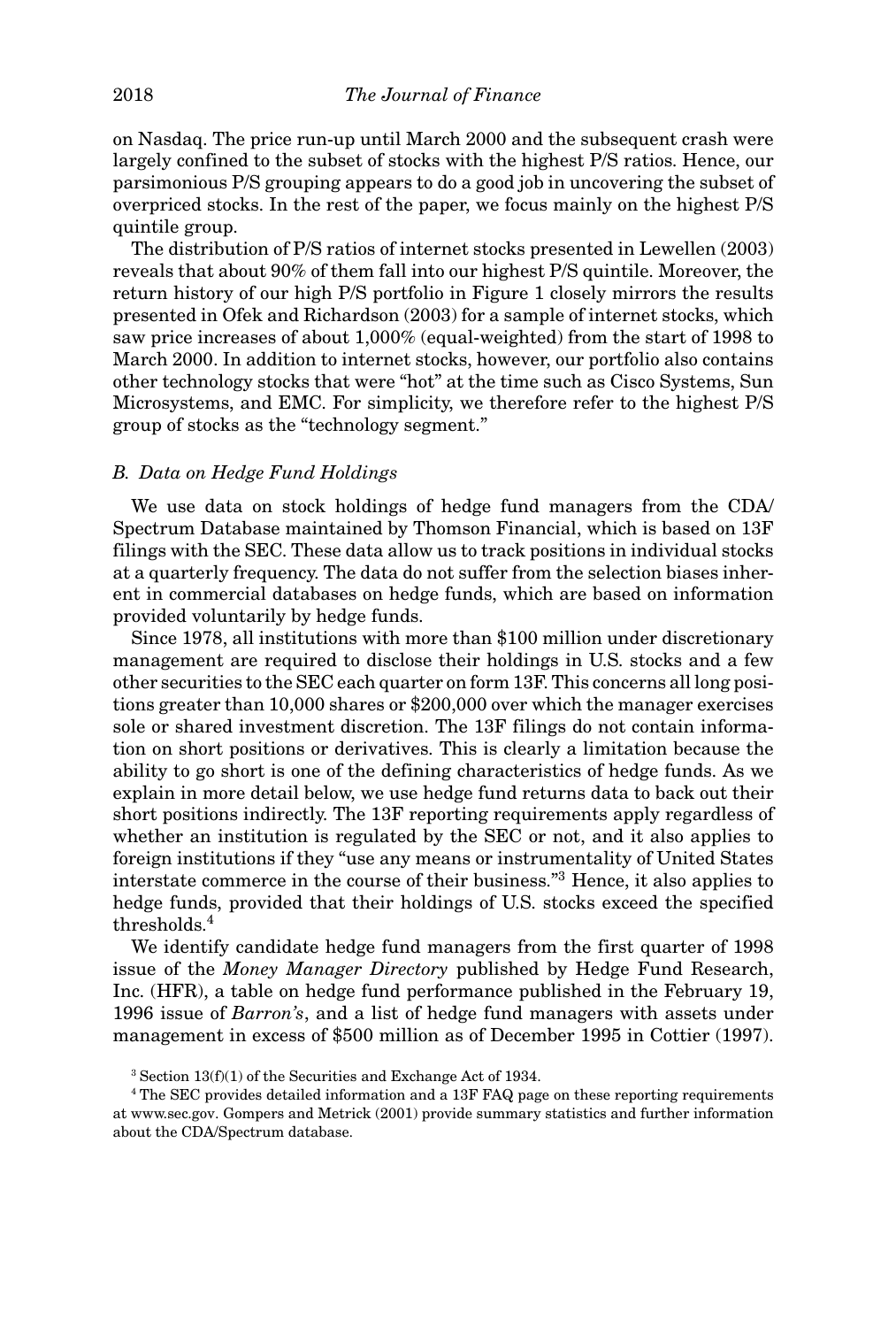The period we investigate in this paper is 1998–2000. We use only sources published prior to the start of this period to ensure that our hedge fund sample is not biased toward ex post more successful funds.

We look up each candidate hedge fund manager by name in the CDA/ Spectrum database. We find records for 71 managers. These are relatively large managers that hold sufficient amounts of U.S. stocks to exceed the \$100 million reporting threshold. In a second step, we have to deal with the problem that the reporting entity is the institution, not the fund. For example, all holdings of Soros Fund Management are aggregated into one position. It is not revealed which of these pertain to, say, the Quantum Fund, which is one of the funds managed by Soros. This means that we have to discard some managers because hedge fund assets only make up a small part of their aggregated institutional portfolio. For example, Montgomery Asset Management is one of the candidate hedge fund managers in our sample, but its 13F filings also include the positions of its large mutual fund business and other nonhedge products. We apply the following selection criteria. For each manager, we check whether the firm is registered as an investment advisor with the SEC. Registration is a prerequisite to conduct nonhedge fund business such as advising mutual funds and pension plans. If the firm is not registered, we include it in our sample. This is the case for most large well-known managers, for example, Soros Fund Management or Tudor Investment Corporation. If the manager is registered, we obtain registration documents (Form ADV). For a registered firm to be eligible for our sample, we require (1) that at least 50% of its clients are "Other pooled investment vehicles (e.g., hedge funds)" or "High net worth individuals," and (2) that it charges performance-based fees, according to Form ADV. This process leaves us with 53 hedge fund managers. Commonly, each firm manages multiple funds, so our sample comprises stock holdings of probably several hundred different hedge funds.

Having identified our sample of managers, we extract their quarterly holdings from the first quarter of 1998 to the last quarter of 2000. We take care to adjust properly for the splits' problem pointed out by Gompers and Metrick (2001), which causes reports filed after the 45-day deadline set by the SEC to be distorted by stock splits. In very few cases the filing is more than 3 months delayed. We discard these observations. For 16 manager-quarter observations in our hedge fund sample, there is an intermediate missing report. In this case, we assume that (split-adjusted) holdings remained unchanged from the quarter preceding the missing report.

# *C. Summary Statistics*

Table I provides some summary statistics on our sample. As this paper is the first piece of research that looks at hedge fund stock holdings, the information in Table I is noteworthy. The first column shows the number of managers for which we have a valid report. All of the 53 managers in our sample existed in the first quarter of 1998. The reason why some do not have 13F filings in the early quarters of the sample is that they did not hold a sufficient amount of U.S.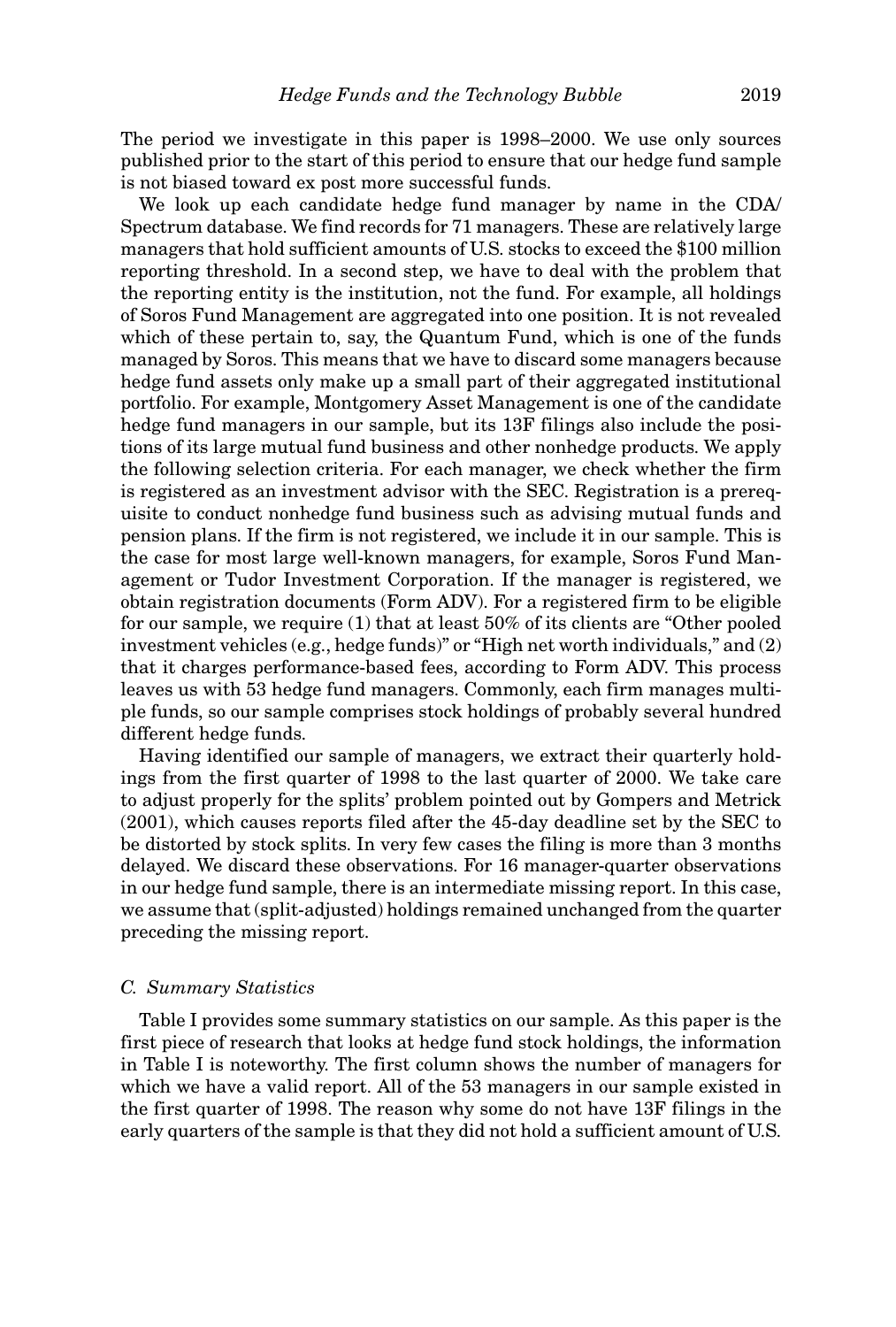| Table I<br><b>Summary Statistics</b> |                  |                    |                               |                       |                         |                  |                       |          |                    |                  |                                                                                                                                                                                                                                                                                                                                                                                                                                                                                                                                                                                                                                                                                                                                                                                                                                                               |                                                    |
|--------------------------------------|------------------|--------------------|-------------------------------|-----------------------|-------------------------|------------------|-----------------------|----------|--------------------|------------------|---------------------------------------------------------------------------------------------------------------------------------------------------------------------------------------------------------------------------------------------------------------------------------------------------------------------------------------------------------------------------------------------------------------------------------------------------------------------------------------------------------------------------------------------------------------------------------------------------------------------------------------------------------------------------------------------------------------------------------------------------------------------------------------------------------------------------------------------------------------|----------------------------------------------------|
|                                      |                  |                    |                               |                       |                         |                  |                       |          |                    |                  | The total sample comprises 53 hedge fund managers that existed prior to 1998 for which we have CDA/Spectrum data, and that satisfy the inclusion<br>criteria described in the text. The number of managers in the first column refers to those with a valid 13F filing in the given quarter. Stock holdings<br>per manager denotes the sum of the market value of all stocks held by the manager at the end of the quarter. Portfolio turnover is defined as the<br>minimum of the absolute values of buys and sells during a quarter t divided by total holdings, where buys, sells, and holdings are measured with<br>end-of-quarter $t-1$ prices. Means, medians, and cross-sectional semi-interguartile ranges (s.i.g.r., one-half the difference between the 75 <sup>th</sup> and 25 <sup>th</sup><br>percentile) for portfolio turnover are annualized. |                                                    |
|                                      |                  |                    | Stock Holdings per<br>Manager |                       |                         | Number of Stocks |                       |          | Portfolio Turnover |                  |                                                                                                                                                                                                                                                                                                                                                                                                                                                                                                                                                                                                                                                                                                                                                                                                                                                               | Stock<br>Holdings                                  |
| Year                                 | Qtr.             | Number<br>of Mgrs. | Mean<br>$(\$$ mill)           | Median<br>$(\$$ mill) | S.i.q.r.<br>$(\$$ mill) | Mean             | per Manager<br>Median | S.i.q.r. | Mean<br>(ann.)     | Median<br>(ann.) | S.i.q.r.<br>(ann.)                                                                                                                                                                                                                                                                                                                                                                                                                                                                                                                                                                                                                                                                                                                                                                                                                                            | The Journal of Finance<br>Aggregate<br>$(\$$ mill) |
| 1998                                 | $\mathbf{1}$     | 35                 | 1,280                         | 295                   | 755                     | 150              | 56                    | 77       |                    |                  |                                                                                                                                                                                                                                                                                                                                                                                                                                                                                                                                                                                                                                                                                                                                                                                                                                                               | 44,794                                             |
|                                      | $\boldsymbol{2}$ | 42                 | 1,053                         | 231                   | 445                     | 113              | 50                    | 49       | 1.02               | 0.94             | 0.34                                                                                                                                                                                                                                                                                                                                                                                                                                                                                                                                                                                                                                                                                                                                                                                                                                                          | 44,234                                             |
|                                      | 3                | 42                 | 728                           | 145                   | 364                     | 71               | 44                    | 30       | 0.83               | 0.57             | 0.40                                                                                                                                                                                                                                                                                                                                                                                                                                                                                                                                                                                                                                                                                                                                                                                                                                                          | 30,594                                             |
|                                      | $\overline{4}$   | 41                 | 925                           | 178                   | 417                     | 66               | 39                    | 36       | 1.16               | 1.05             | 0.58                                                                                                                                                                                                                                                                                                                                                                                                                                                                                                                                                                                                                                                                                                                                                                                                                                                          | 37,912                                             |
| 1999                                 | 1                | 39                 | 1,070                         | 216                   | 538                     | 74               | 47                    | 39       | 0.98               | 0.84             | 0.55                                                                                                                                                                                                                                                                                                                                                                                                                                                                                                                                                                                                                                                                                                                                                                                                                                                          | 41,742                                             |
|                                      | 2                | 42                 | 995                           | 211                   | 382                     | 75               | 48                    | 38       | 1.12               | 1.12             | 0.50                                                                                                                                                                                                                                                                                                                                                                                                                                                                                                                                                                                                                                                                                                                                                                                                                                                          | 41,807                                             |
|                                      | 3                | 43                 | 927                           | 244                   | 426                     | 69               | 37                    | 42       | 1.28               | 1.32             | 0.46                                                                                                                                                                                                                                                                                                                                                                                                                                                                                                                                                                                                                                                                                                                                                                                                                                                          | 39,879                                             |
|                                      | 4                | 44                 | 1,136                         | 270                   | 615                     | 83               | 46                    | 41       | 1.02               | 0.95             | 0.51                                                                                                                                                                                                                                                                                                                                                                                                                                                                                                                                                                                                                                                                                                                                                                                                                                                          | 49,981                                             |
| 2000                                 | 1                | 43                 | 1,138                         | 316                   | 792                     | 85               | 39                    | 49       | 1.33               | 1.12             | 0.71                                                                                                                                                                                                                                                                                                                                                                                                                                                                                                                                                                                                                                                                                                                                                                                                                                                          | 48,933                                             |
|                                      | 2                | 44                 | 772                           | 246                   | 383                     | 67               | 37                    | 41       | 1.19               | 0.99             | 0.75                                                                                                                                                                                                                                                                                                                                                                                                                                                                                                                                                                                                                                                                                                                                                                                                                                                          | 33,988                                             |
|                                      | 3                | 45                 | 861                           | 269                   | 413                     | 80               | 37                    | 34       | 1.21               | 1.22             | 0.63                                                                                                                                                                                                                                                                                                                                                                                                                                                                                                                                                                                                                                                                                                                                                                                                                                                          | 38,747                                             |
|                                      | 4                | 48                 | 812                           | 190                   | 427                     | 100              | 45                    | 37       | 1.06               | 0.77             | 0.70                                                                                                                                                                                                                                                                                                                                                                                                                                                                                                                                                                                                                                                                                                                                                                                                                                                          | 38,989                                             |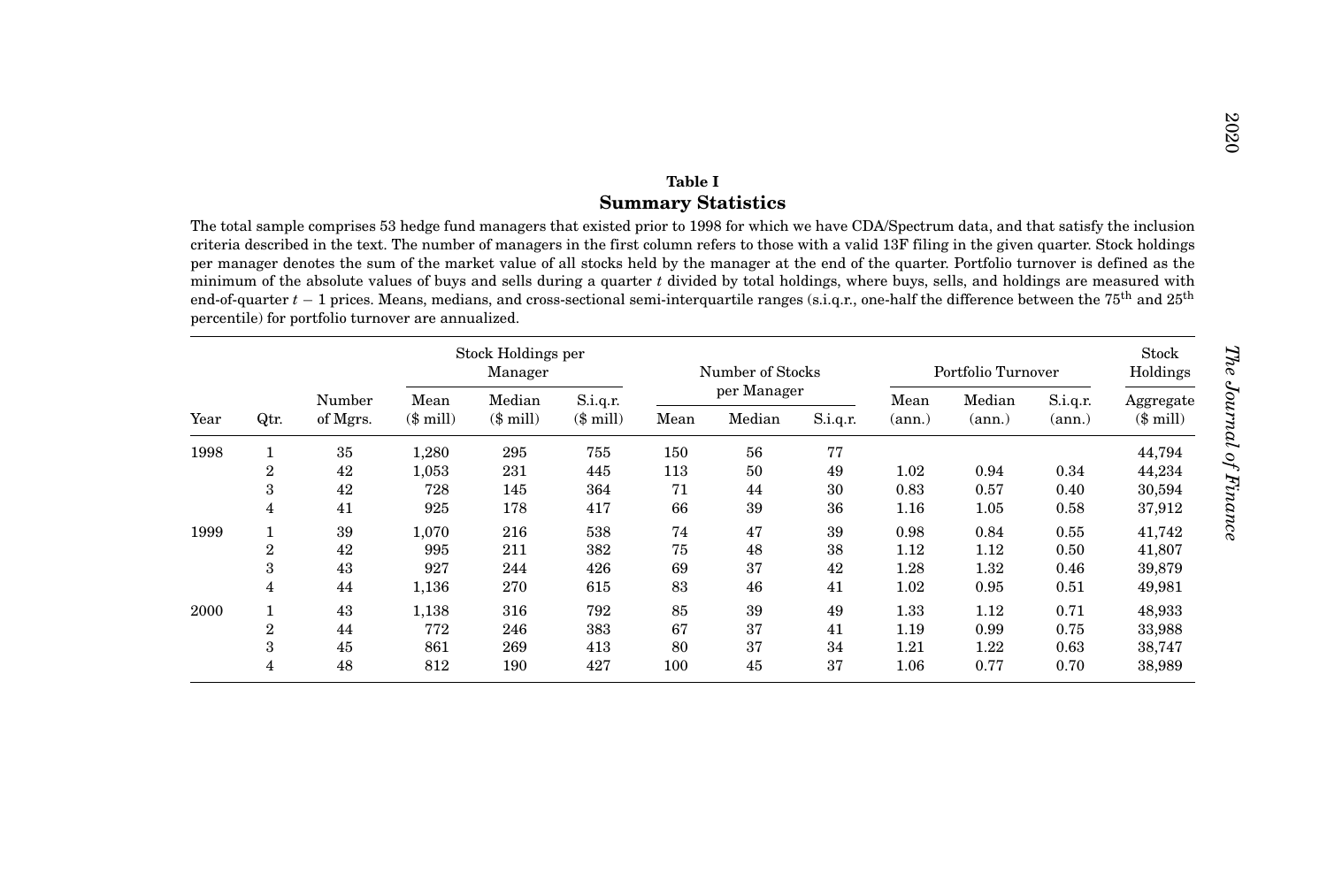stocks to cross the \$100 million reporting threshold. They may also disappear for the same reason.

The second set of columns contains statistics on the distribution of stock holdings across managers. For these statistics, we sum up the total market value of all stock holdings for each manager. Compared with mutual fund managers, the mean holding of about \$1 billion is small.<sup>5</sup> The median is much lower, which indicates that the distribution is skewed, with a few large managers accounting for the bulk of stock holdings. The five managers with the largest holdings in the first quarter of 1998—Soros Fund Management, Tiger Management, Omega Advisors, Husic Capital Management, and Zweig Di-Menna Associates—account for about 60% of total stock holdings. Aggregate stock holdings, reported in the last column, fluctuate between \$31 and \$50 billion. For comparison, TASS and MAR/Hedge, two of the major data providers in this area, estimate the total assets under management in the hedge fund industry at the beginning of 2000 to be between \$150 and \$200 billion. This suggests that our data capture a significant part of total hedge fund stock holdings.

The third set of columns shows the number of stocks held by the hedge fund managers in our sample. With the mean at about 100 stocks and the median around 50, these numbers show that hedge fund holdings are fairly concentrated, which is somewhat typical for active managers who make deliberate bets on a relatively small group of stocks or single segments of the market.

In the fourth set of columns, we report the approximate portfolio turnover. We follow the CRSP mutual funds database and Wermers (2000) and define turnover as the minimum of the absolute values of buys and sells of a manager in a given quarter divided by her total stock holdings. This definition of turnover captures trading unrelated to in- or outflows. Since we calculate it from quarterly holdings snapshots, it is understated. Even so, this turnover measure provides an important diagnostic. If hedge funds only did high-frequency trading, moving in and out of the same stock within a quarter, our quarterly holdings data would provide little information about trading patterns. However, as the table shows, quarterly turnover is about 25% (100% annualized). This is somewhat higher than turnover for the average mutual fund, which Wermers (2000) found to be 72.8% (annualized) in 1994, but it still indicates that a substantial part of holdings survives from one quarter to the next. This suggests that there is some low-frequency component in hedge fund strategies that is captured well by quarterly holdings snapshots. It is precisely this low-frequency component that we are most interested in, that is, the overall allocation to a large market segment, rather than high-frequency trades in individual stocks.

We also note that the hedge funds in our sample hold only around  $0.3\%$  of outstanding aggregate equity. This is not surprising, as aggregate stock holdings of hedge funds in our sample (about \$30 to \$50 billion) are dwarfed by holdings of other institutional investors such as mutual funds and pension funds. We therefore want to emphasize that our aim is not to draw conclusions about

<sup>5</sup> Gompers and Metrick (2001) report that the average mutual fund institution (that usually comprises multiple funds) in the Spectrum database in 1996 managed in excess of \$10 billion.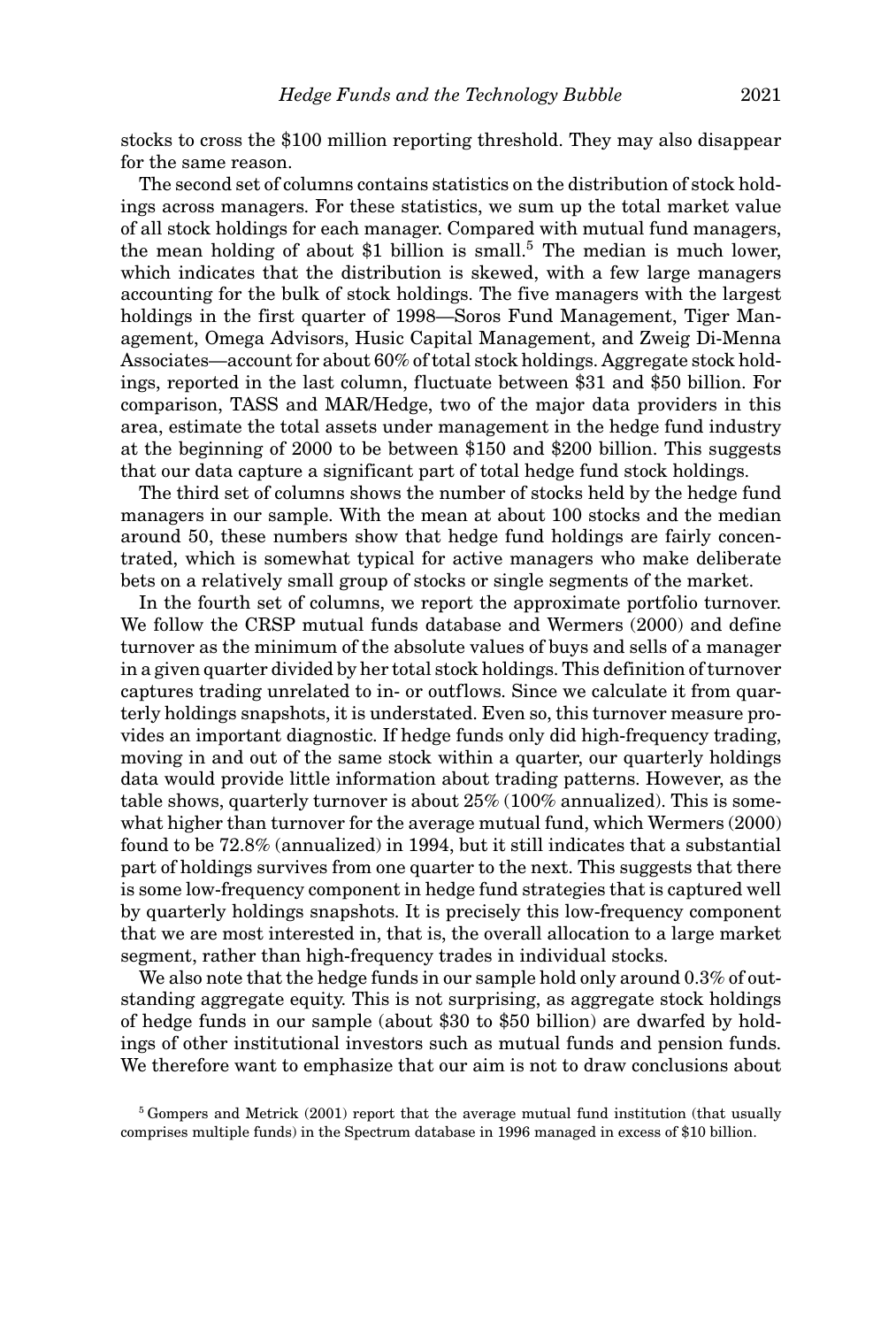causal links between changes in hedge fund holdings and price changes. Our interest in this paper centers on understanding the trading behavior of sophisticated and presumably close-to-rational investors when faced with a bubble, not on price impact.

# **II. Did Hedge Funds Trade against the Bubble?**

The first point we want to establish is whether hedge funds were attacking the bubble in technology stocks—by selling their holdings in this segment, or even by going short—or whether hedge funds were riding the bubble. According to the efficient markets view, rational investors should short assets they know to be overpriced. By contrast, the AB (2003) model shows that they may want to ride bubbles for a while. For the time being, our working assumption is that hedge fund managers were aware of the bubble in technology stocks, for example, because they performed the back-of-the-envelope calculation of Ofek and Richardson (2002) we mentioned in the beginning. Of course, we also need to entertain the possibility that they failed to spot the bubble. We defer this issue until the next section. We start by analyzing the weight of technology stocks in hedge fund stock portfolios. To assess the effect of hedge fund short positions and derivatives, we also look at returns of hedge funds.

# *A. Exposure to Technology Stocks: Portfolio Weights*

At the end of each quarter, we sum up all holdings retrieved from 13F reports across all managers to compile the aggregate hedge fund portfolio. As explained above, we define the technology segment as the high price/sales quintile of the Nasdaq, as this is a parsimonious way of capturing the most overpriced stocks. We compute the total market value of hedge fund holdings in the Nasdaq high P/S segment and relate them to the total market value of their entire stock holdings. For comparison, we also compute the weight of Nasdaq high P/S stocks in the market portfolio of all stocks on CRSP. Figure 2 shows the evolution of these weights over time. The columns show the weight of technology stocks in the aggregate hedge fund portfolio. The line represents the corresponding weights in the market portfolio. As relative price movements change portfolio weights over time, the hedge fund portfolio weights should be compared to market portfolio weights, rather than be judged by their absolute level.

The first striking fact in this figure is that hedge funds generally overweighted technology stocks in their portfolios. For example, when the Nasdaq peaked in March 2000, hedge funds had devoted 31% of their stock portfolio to this segment. For comparison, these stocks only commanded a weight of 21% in the market portfolio at that time. The evolution of these weights over time also reveals some interesting patterns. Following the buildup of an overweighted position in late 1998, hedge funds subsequently reduced their exposure. This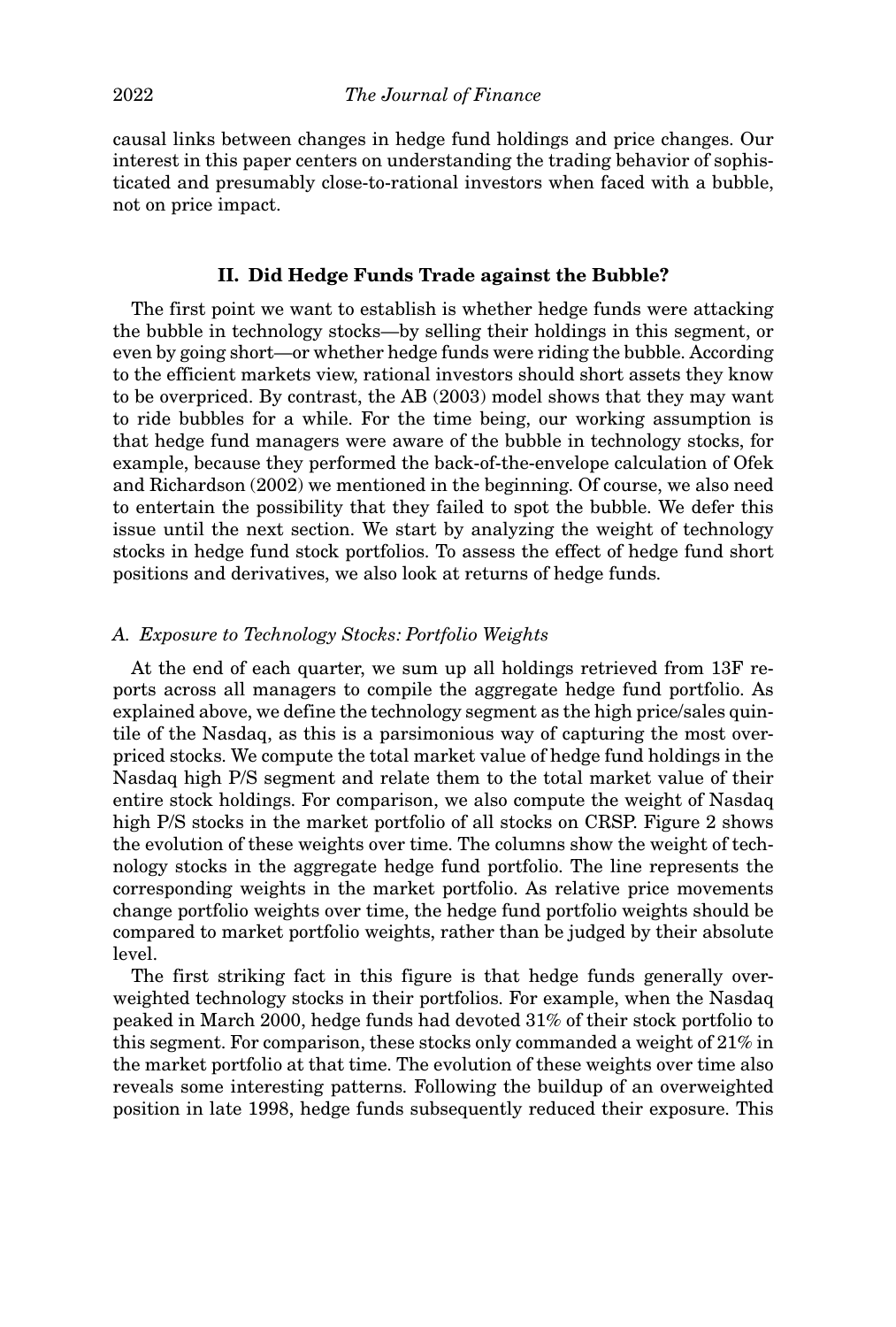

**Figure 2. Weight of Nasdaq technology stocks (high P/S) in aggregate hedge fund portfolio versus weight in market portfolio.** At the end of each quarter, we compute the weight, in terms of market value, of high P/S quintile Nasdaq stocks in the overall stock portfolio of hedge funds, given their reported holdings on form 13F. For comparison, we also report the value-weight of high P/S stocks in the market portfolio (all stocks on CRSP).

is at least somewhat consistent with the remark of Soros Fund Managements' then-chief investment officer Stanley Druckenmiller that they were "calling the bursting of the internet bubble" in spring 1999.<sup>6</sup> As it turned out, this call was too early. The bubble did not burst yet. Then, within just one quarter, hedge funds increased the weight of technology stocks from 16% to 29% in September 1999. The market portfolio weights only changed from 14% to 17%. Interestingly, this increase occurred just before the final price run-up of technology stocks. From the end of September 1999 to February 2000, the high P/S segment of the Nasdaq gained almost 100% (see Figure 1). Relative to market portfolio weights, September 1999 marks the peak of technology exposure of hedge funds. The gap narrows gradually over the subsequent quarters. At the end of 2000, the hedge fund portfolio weight is very close to the market portfolio weight.

Could this tilt toward technology stocks in hedge fund portfolios simply be the result of preferential share allocations in initial public offerings (IPO)? Recently, there have been allegations that hedge funds and other institutional investors received favorable allocations of shares in "hot" IPOs, that is, stocks that would rise substantially on their first day of trading—in exchange for providing kickbacks to investment banks in the form of inflated trading commissions

<sup>6</sup> "After having made money in the internet pre-January 1999, on the long side, we were too early in calling the bursting of the internet bubble." (Pacelle (1999)).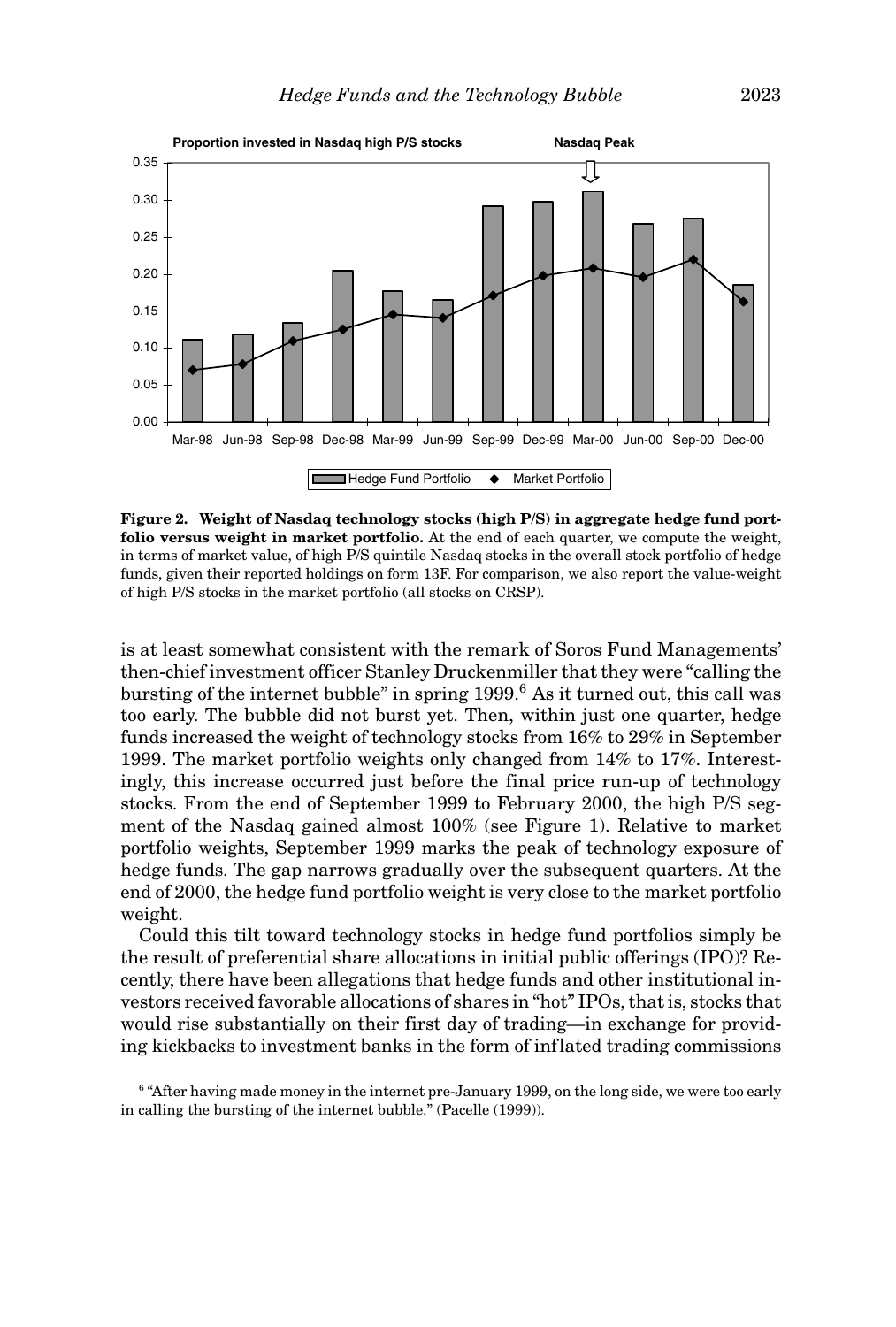(see Ljungqvist and Wilhelm (2002), Ritter and Welch (2002)). One of the alleged practices involves "flipping," which means selling allocated shares on the first day of trading to capture the large initial return. Since we look at quarterly holdings snapshots, most of these flipped shares would not appear in our data. Hence, flipping activity cannot cloud our holdings analysis. However, IPO shares held over longer periods would be captured. To shed some light on this, we have split hedge fund holdings at each quarter-end into shares that newly appeared on CRSP (our proxy for the time of the IPO) over the previous 12 months and the residual sample of non-IPO shares. For both samples, we find that hedge fund portfolios were tilted toward technology stocks in a similar manner. In terms of hedge fund investments, newly listed technology stocks therefore do not seem to be substantially different from those with a longer listing history.

Overall, this preliminary analysis of long positions suggests that hedge funds did not engage in a persistent attack on the technology bubble. In contrast, it seems that at least until late 1999, their trading mostly supported, rather than undermined the bubble. Hedge funds were riding the bubble, not fighting it. From an efficient markets perspective, these results are puzzling. Why would some of the most sophisticated investors in the market hold these overpriced technology stocks? And why would they devote a larger share of their portfolio to these stocks than other investors?

Apart from our working assumption that hedge fund managers knew about the bubble, this initial analysis leaves open two further questions. First, there is certainly a possibility that hedge funds took short positions in technology stocks. In this case, looking only at long positions would clearly be misleading. We deal with this issue in the next subsection. Second, one might suspect that hedge funds may have reacted to the bubble by pulling out of stocks altogether, not just technology stocks—a move that would not leave a trace in the portfolio weights in Figure 2. However, the aggregate hedge fund stock holdings shown in the summary statistics in Table I do not suggest that such a pullout took place.

# *B. Exposure to Technology Stocks: Return Regressions*

We now back out short positions from hedge fund returns. Similar in spirit to Sharpe (1992), we assume that hedge fund returns can be written as the weighted average of the returns on a few asset classes plus some idiosyncratic return. Given our short sample period, we restrict ourselves to two asset classes: the market portfolio with return  $R_M$  and a portfolio of technology stocks with return  $R_T$ . Without further loss of generality, we can then think of the asset allocation decision of hedge fund managers as involving two steps. First, allocate a fraction *b* (by value) of the total portfolio to the market portfolio. For a long-only fund without leverage, *b* is likely to be somewhere around one. For a market-neutral fund, which would offset long exposure to stocks with short positions, it would be around zero. Second, to achieve the desired exposure to technology stocks, reallocate a fraction *g* of the total portfolio value from the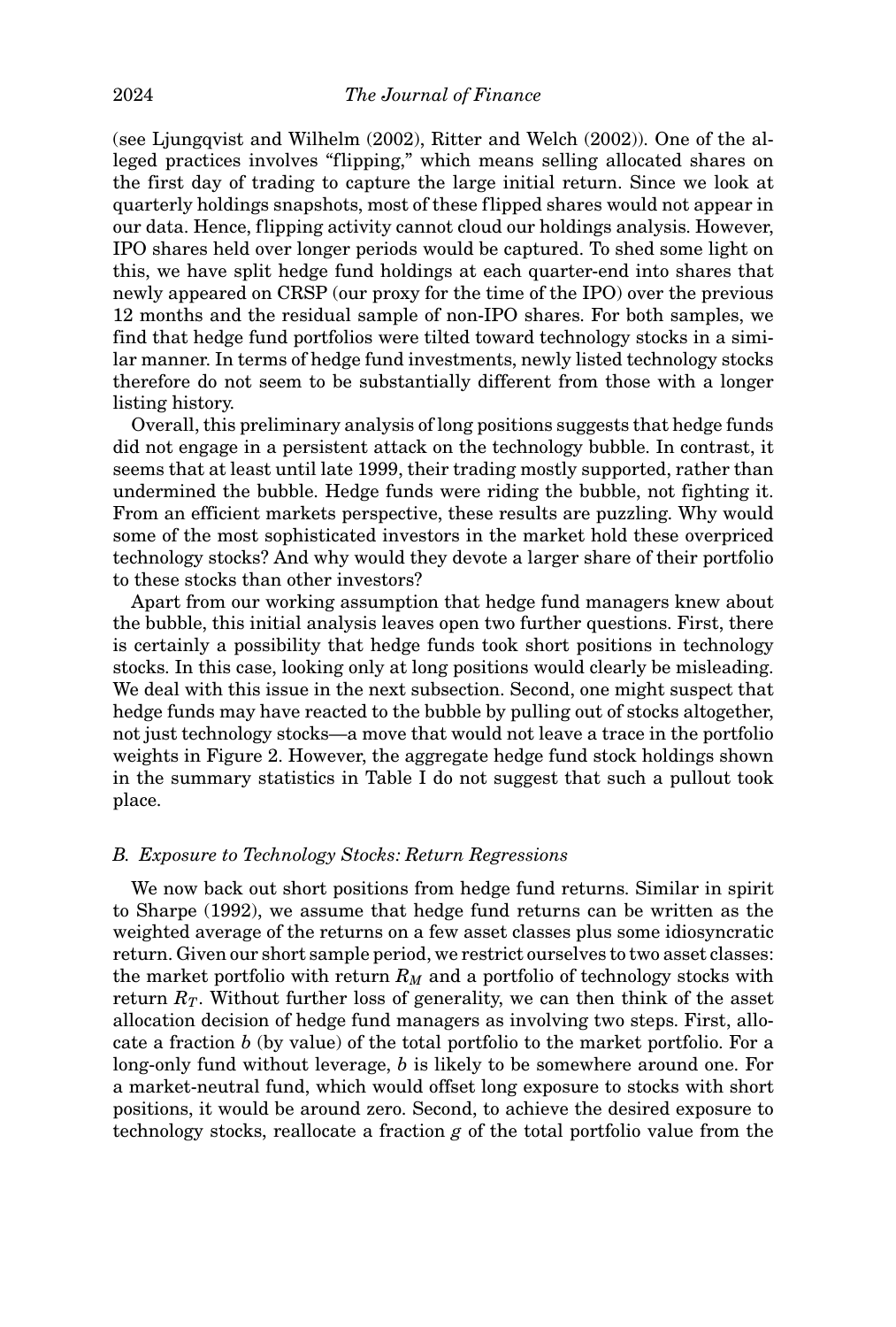initial market investment to technology stocks. The return of this hedge fund can then be written as

$$
R_t = (b - g)R_{Mt} + gR_{Tt} + e_t, \qquad (1)
$$

where  $e_t$  is the idiosyncratic return.

In Figure 2 above, we compare the ratio of hedge fund *long* positions in technology holdings to overall *long* stock holdings with  $m<sub>T</sub>$ , the weight of technology stocks in the market portfolio. Here we want to perform a similar comparison, but using *net* investment figures, which take into account short sales. In our simple model, the *net* investment in technology stocks as a proportion of the total portfolio is  $(b-g) m_T + g$ . The *net* investment in stocks overall is *b*. Taking the ratio of the two and rearranging terms we get

$$
w_T = m_T + \frac{g}{b}(1 - m_T). \tag{2}
$$

For a long-only fund tracking the market portfolio, we would have  $b = 1$  and  $g = 0$ , and therefore  $w_T = m_T$ . For a market-neutral fund  $(b = 0)$  with some long exposure to technology stocks ( $g > 0$ ),  $w_T$  would tend to infinity because the net investment in stocks in the denominator is zero. If  $b < 0$ , the meaning of  $w_T$  is different.<sup>7</sup> Therefore, we compute it only for funds that have  $b > 0$ . To estimate  $w_T$ , we can recover the parameters *b* and *g* in (1) from the following OLS regression:

$$
R_t = \alpha + \beta R_{Mt} + \gamma (R_{Tt} - R_{Mt}) + \varepsilon_t.
$$
\n(3)

Given our assumptions, it is easy to show that  $\beta = b$  and  $\gamma = g$ . For ease of reference, we denote the second factor,  $R_{Tt} - R_{Mt}$ , the *TECH* factor.

This simple factor model is certainly not a perfect solution. First, if hedge funds are invested in some other omitted asset classes, whose returns are correlated with  $R_T$  or  $R_M$ , our estimates would be biased. However, it is not obvious which types of assets would be correlated in this way. Second, some hedge funds may also apply dynamic trading strategies, which generate nonlinear exposure to asset class factors, implying that a linear model is misspecified (Fung and Hsieh (1997), Agarwal and Naik (2000)). We performed an informal check of scatterplots and did not find much nonlinearity in our sample of hedge fund returns. Overall, we believe that our simple model provides a reasonably accurate perspective on the direction of hedge funds' exposure to the technology segment.

We run the regression in equation (3) with monthly returns over the sample period April 1998 to December 2000. Our hedge fund returns data come from several sources. All returns are net-of-fees. For our first sample, we identify the

<sup>&</sup>lt;sup>7</sup> For funds with overall short exposure ( $b < 0$ ), a short exposure to tech stocks ( $g < 0$ ) would result in a positive  $w_T$ . This could be mitigated by using the absolute value of *b* in equation (2). However, in that case, higher overall short exposure  $(b \ll 0)$  would raise  $w_T$  toward zero even though the portfolio now contains more short positions in tech stocks than before. This makes  $w_T$ unsuitable for comparing technology exposure across funds with positive and negative *b*.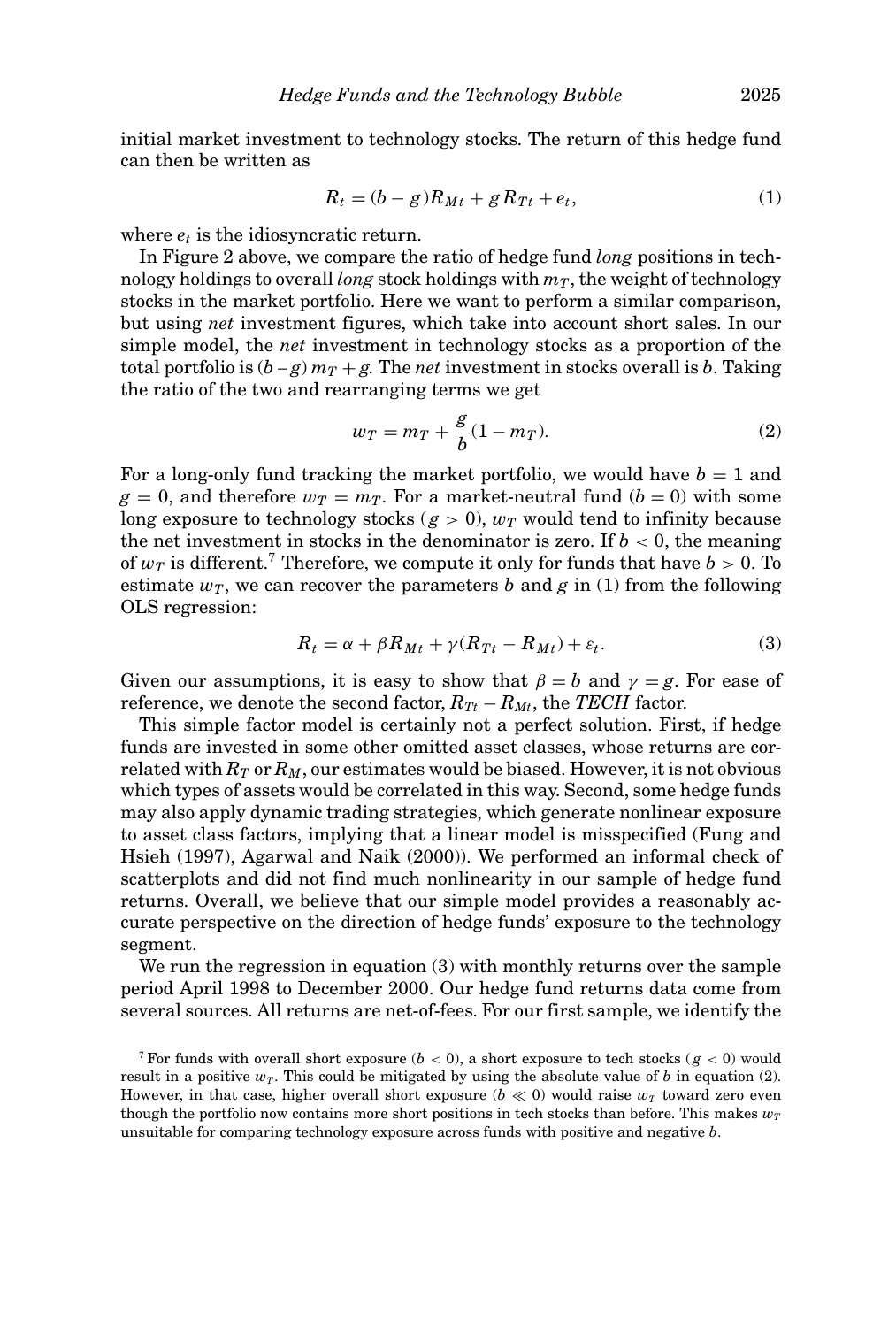five largest managers in terms of stock holdings at the beginning of our sample period. We were able to obtain performance data for one fund per manager, and we construct an equal-weighted index of their returns, denoted *Large*. <sup>8</sup> Our second sample comprises hedge fund style indexes compiled by Hedge Fund Research, Inc. (HFR). HFR groups hedge funds according to their investment style and calculates performance indexes for each category. The HFR database includes nonsurviving funds (see Agarwal and Naik (2000)). We select those styles that are likely to have significant exposure to equities (we discard fixed income styles, for example). Third, we also calculate a monthly return series on a long-only "copycat" fund, denoted 13F. We construct it by adding up quarterly hedge fund holdings—as they appear in our 13F filings data—across all hedge funds. We know the technology exposure of this portfolio from Figure 2, and hence it allows us to check whether our results make sense.

Table II presents our estimates. Panel A reports results for the index of large manager funds (*Large*). The estimated coefficients show that, on average, the largest hedge fund managers in our sample had positive exposure to the *TECH* factor (0.17). The coefficient on the *TECH* factor is significant at conventional significance levels (*t*-statistic of 2.51). This translates into an implied technology weight of 49% (standard error of 8%), reported in the last column. This is even higher than the weight we found in Figure 2, which is about 21% on average. This reflects the fact that short positions can offset not only technology exposure, but also market exposure. Short positions of the latter kind can increase the relative weight of technology stocks (they lower the denominator in  $w_T$ ). In fact, the relatively modest estimate of 0.42 for market exposure suggests that some short positions were used to offset market exposure.

Panel B repeats the same exercise for different HFR style categories. Since our sample of hedge funds and the HFR universe are only partly overlapping, this analysis also provides useful additional information. A first glance at the results shows that coefficients on the market factor have the signs and magnitudes we would expect given the style categories. Equity-market neutral funds have  $\beta \approx 0$ . Equity nonhedge funds, which focus on long positions, have a market beta not too far from one. Short-selling specialists, on the other hand, have  $\beta = -1$ . With respect to loadings on the *TECH* factor and the implied technology weight, we find that equity nonhedge and equity-hedge funds show the same patterns we observed in Panel A. Both have implied technology weights in excess of 30%. For market-timing funds, macro funds, and equity market-neutral funds, the  $w_T$  point estimate is above 30%, too, but it is more imprecisely estimated. Low overall exposure to stocks  $(\beta)$  makes it hard to estimate the weight. Not surprisingly, sector technology funds have the highest  $w_T$ , an artifact of their sector focus. More interestingly, short-selling specialists are the only ones with negative exposure to the *TECH* factor. For every percent the Nasdaq high

<sup>8</sup> The data source is a merged database of MAR, TASS, and HFR. We thank Narayan Naik and Subhra Tripathy at the London Business School Centre for Hedge Fund Research and Education for providing these data. Unfortunately, agreements with data vendors prevent us from disclosing the performance of individual hedge funds.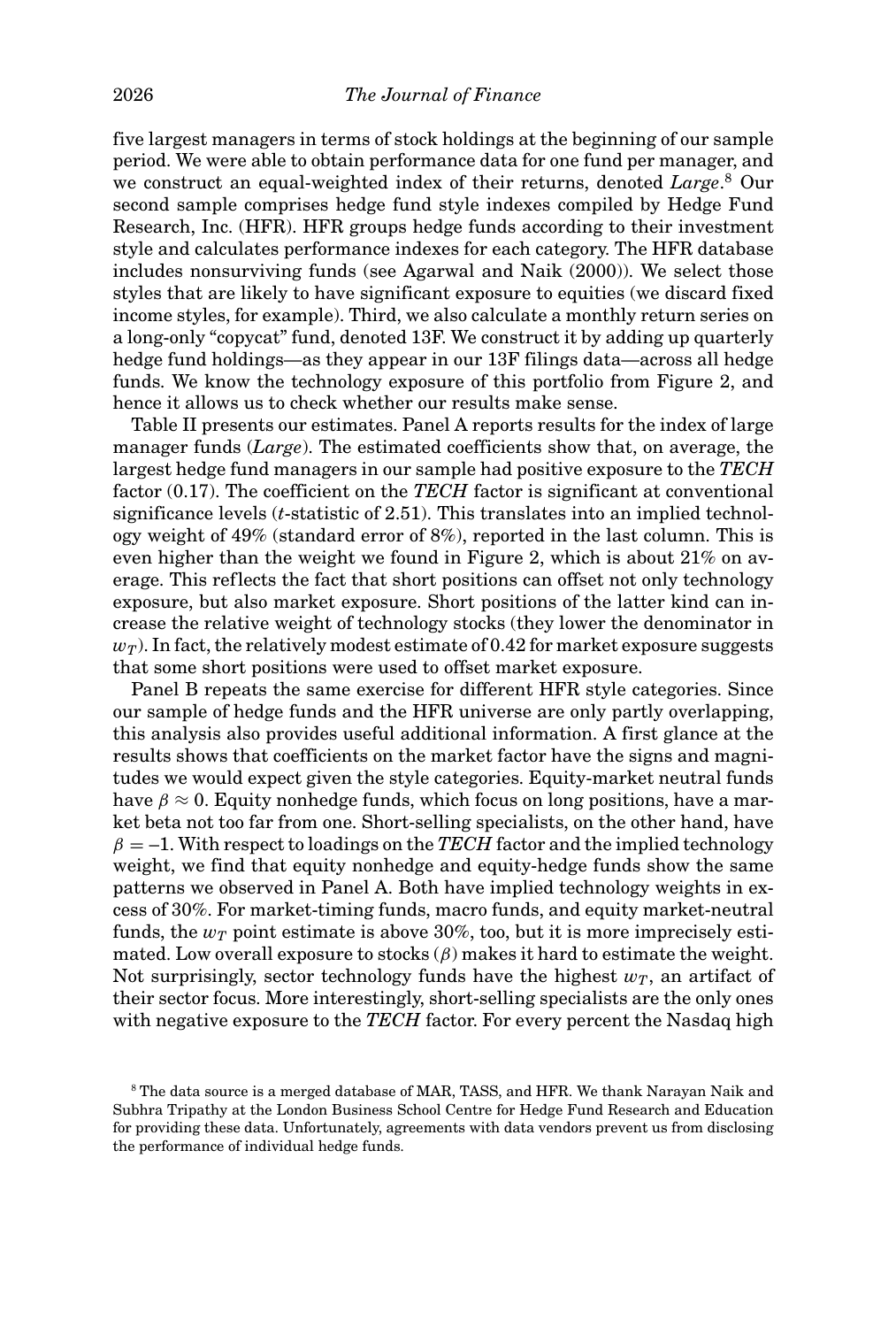# **Table II Exposure of Hedge Funds to the Technology Segment: Two-Factor Return Regressions**

This table reports the results of time-series regressions of monthly hedge fund return indexes on *RM*, the CRSP value-weighted NYSE/AMEX/Nasdaq market index, and  $R_T - R_M$ , the return on the Nasdaq high P/S portfolio minus the market return (the *TECH* factor).

$$
R_t = \alpha + \beta R_{Mt} + \gamma (R_{Tt} - R_{Mt}) + \varepsilon_t
$$

The sample period is from April 1998 to December 2000. The *t*-statistics for coefficient estimates are in parentheses. We use  $\beta$  and  $\gamma$  estimates to compute  $w_T$ , the implied ratio of net investments in technology stocks to net investments in stocks overall, with delta-method standard errors (see, e.g., Campbell, Lo, and MacKinlay, 1997, p. 540) reported in brackets. The dependent variable in Panel A is an equal-weighted index of five funds managed by the five largest managers in our sample. In Panel B left-hand variables are returns on HFR style indexes, classified by HFR as follows: *Equity Hedge* funds invest in core holdings of long equities, hedged at all times with short sales of stocks and/or stock index options. *Equity Market Neutral* investing seeks to profit by exploiting pricing inefficiencies between related equity securities, neutralizing exposure to market risk by combining long and short positions. *Equity NonHedge* funds are predominately long equities, although they have the ability to hedge with short sales of stocks and/or stock index options. *Macro* involves investing by making leveraged bets on anticipated price movements of stock markets, interest rates, foreign exchange, and physical commodities. *Market Timing* involves switching into investments mostly mutual funds and money markets—that appear to be beginning an uptrend and switching out of investments that appear to be starting a downtrend. *Short Sellers* specialize in short-selling securities. *Sector Technology* funds emphasize investment in securities of the technology arena. In Panel C, the dependent variable is the monthly return on the aggregate long positions of hedge funds, as reported in their 13F filings and analyzed in Figure 2.

|                                                                          |                      | <b>Factor Loadings</b>                             |            | Implied Tech-Weight |  |  |
|--------------------------------------------------------------------------|----------------------|----------------------------------------------------|------------|---------------------|--|--|
| Index                                                                    | $\beta$              | $\gamma$                                           | Adj. $R^2$ | wr                  |  |  |
| Panel A: Equal-weighted Index of Largest Funds in Our Sample (1998–2000) |                      |                                                    |            |                     |  |  |
| Large                                                                    | 0.42<br>(3.51)       | 0.17<br>(2.51)                                     | 0.56       | 0.49<br>(0.08)      |  |  |
|                                                                          |                      | Panel B: HFR Hedge Fund Style Indexes (1998-2000)  |            |                     |  |  |
| Equity-hedge                                                             | 0.45<br>(6.36)       | 0.15<br>(3.92)                                     | 0.80       | 0.44<br>(0.04)      |  |  |
| Equity nonhedge                                                          | 0.74<br>(9.07)       | 0.16<br>(3.57)                                     | 0.86       | 0.34<br>(0.03)      |  |  |
| Equity market-neutral                                                    | 0.07<br>(1.54)       | 0.01<br>(0.53)                                     | 0.10       | 0.32<br>(0.15)      |  |  |
| Market timing                                                            | 0.25<br>(3.45)       | 0.07<br>(1.67)                                     | 0.48       | 0.38<br>(0.08)      |  |  |
| Short-selling specialists                                                | $-1.00$<br>$(-5.93)$ | $-0.43$<br>$(-4.57)$                               | 0.80       |                     |  |  |
| Macro                                                                    | 0.13<br>(1.84)       | 0.09<br>(2.13)                                     | 0.34       | 0.70<br>(0.21)      |  |  |
| Sector technology                                                        | 0.71<br>(5.29)       | 0.57<br>(7.62)                                     | 0.86       | 0.84<br>(0.08)      |  |  |
|                                                                          |                      | Panel C: Aggregate Long Portfolio (As in Figure 2) |            |                     |  |  |
| 13F                                                                      | 1.13<br>(9.97)       | 0.29<br>(4.49)                                     | 0.89       | 0.37<br>(0.03)      |  |  |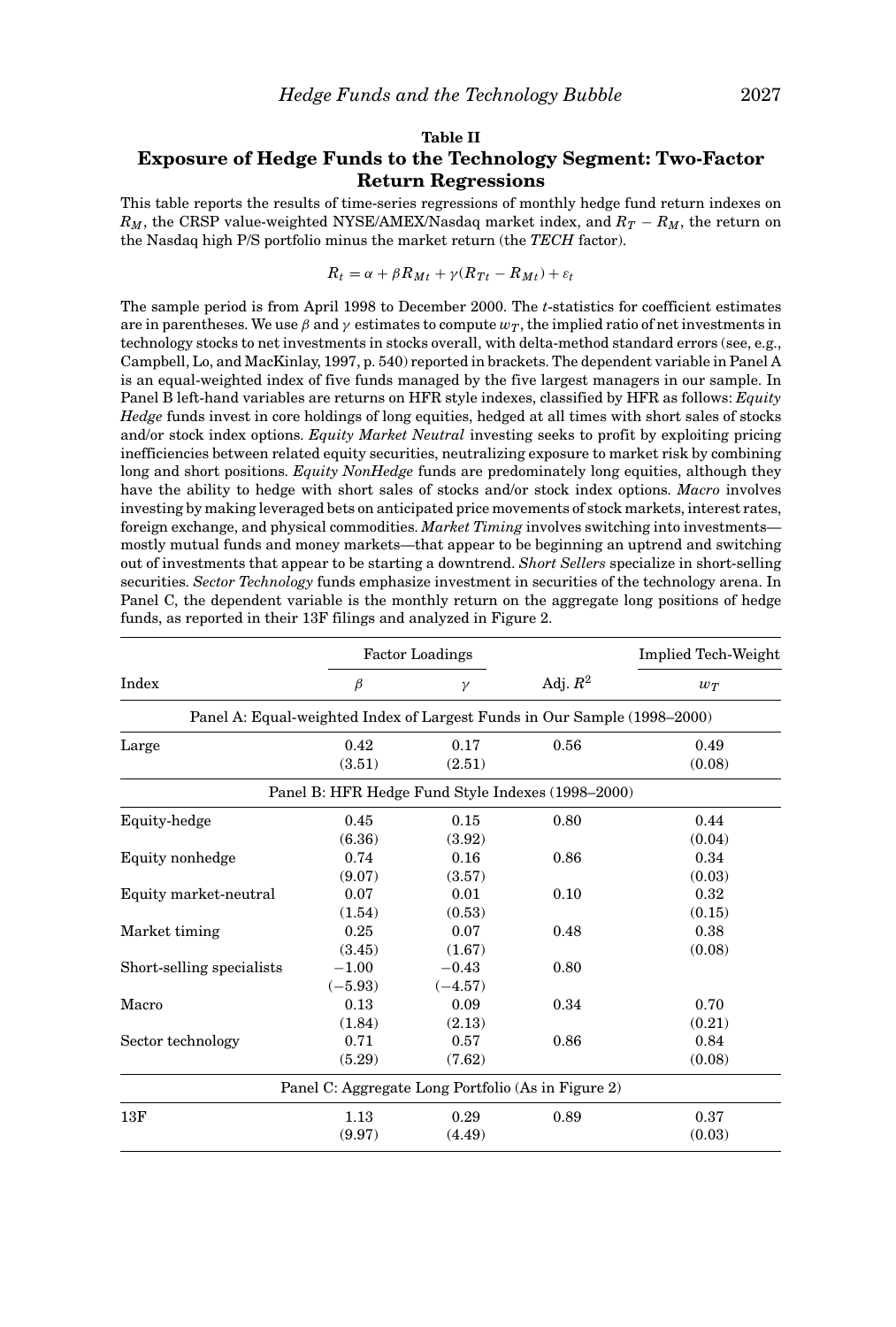P/S segment return underperformed the market, they earned  $0.44\%$ . Since  $w_T$ has a different meaning when  $\beta < 0$ , we do not report it for short-selling specialists. The  $\gamma$  estimates indicate, however, that they had short exposure to the technology segment over and above the exposure obtained through their short positions against the market.

Panel C shows the results for the long positions portfolio 13F. If our simple two-asset class model held perfectly, we would expect  $w_T$  to be equal to the average weight of 21% from Figure 2. As the table shows it is 37% instead. The reason is that hedge funds not only had overweighted exposure to the fifth P/S quintile, which is analyzed in Figure 2, but also to the fourth and third, whose returns are highly correlated with the returns on the fifth quintile. This exposure is picked up by the *TECH* factor, too.

In summary, Table II clearly shows that accounting for short positions strengthens rather than weakens our finding that hedge funds had strong long exposure to technology stocks. Short positions were used by many hedge funds but mainly to offset market exposure, not technology exposure. Of course, these regressions only yield the average exposure over the entire sample period. We would also like to know whether the time pattern of exposures estimated from returns matches the pattern we found in holdings. We have to entertain the possibility that short exposure of hedge funds was concentrated in a short period, for example during 1999, which might not show up in the full-period average.

To address this point, we estimate the factor regression (3) with time-varying coefficients, using the Kalman filter. Specifically, we consider the following model:

$$
R_t = \bar{\alpha} + \xi_{1t} + (\bar{\beta} + \xi_{2t})R_{Mt} + (\bar{\gamma} + \xi_{3t})(R_{Tt} - R_{Mt}) + \varepsilon_t.
$$
 (4)

Stochastic variation in regression coefficients is captured by the unobserved state vector  $\xi_t$ , for which we assume the following dynamics

$$
\begin{pmatrix} \xi_{1t+1} \\ \xi_{2t+1} \\ \xi_{3t+1} \end{pmatrix} = \begin{pmatrix} 0 & 0 & 0 \\ 0 & \phi & 0 \\ 0 & 0 & \phi \end{pmatrix} \begin{pmatrix} \xi_{1t} \\ \xi_{2t} \\ \xi_{3t} \end{pmatrix} + \begin{pmatrix} \eta_{1t+1} \\ \eta_{2t+1} \\ \eta_{3t+1} \end{pmatrix},
$$
(5)

where the disturbances  $\eta_t$  and  $\varepsilon_t$  are normally distributed and mutually uncorrelated conditional on  $\{R_{M1}, \ldots, R_{Mt}, R_{T1}, \ldots, R_{Tt}, R_1, \ldots, R_{t-1}\}$ , and uncorrelated over time. We assume that shocks to alphas are completely transitory, and shocks to factor loadings are persistent, with both factors sharing the same persistence parameter  $\phi$ . These assumptions are somewhat restrictive, but necessary to keep the number of free parameters low enough for our relatively short sample. We run Kalman filter iterations to find the *ML* parameter estimates for this system. Based on these *ML* estimates, the Kalman filter provides forecasts of  $\xi_t$  conditional on  $\{R_{M1}, \ldots, R_{Mt}, R_{T1}, \ldots, R_{Tt}, R_1, \ldots, R_{t-1}\}$ . In a second step, we employ a smoothing algorithm (see Hamilton (1994) for details). Intuitively, smoothing uses all the available sample information  $(t = 1, \ldots, T)$  to infer  $\xi_t$ , and hence factor loadings and the intercept at each point in time.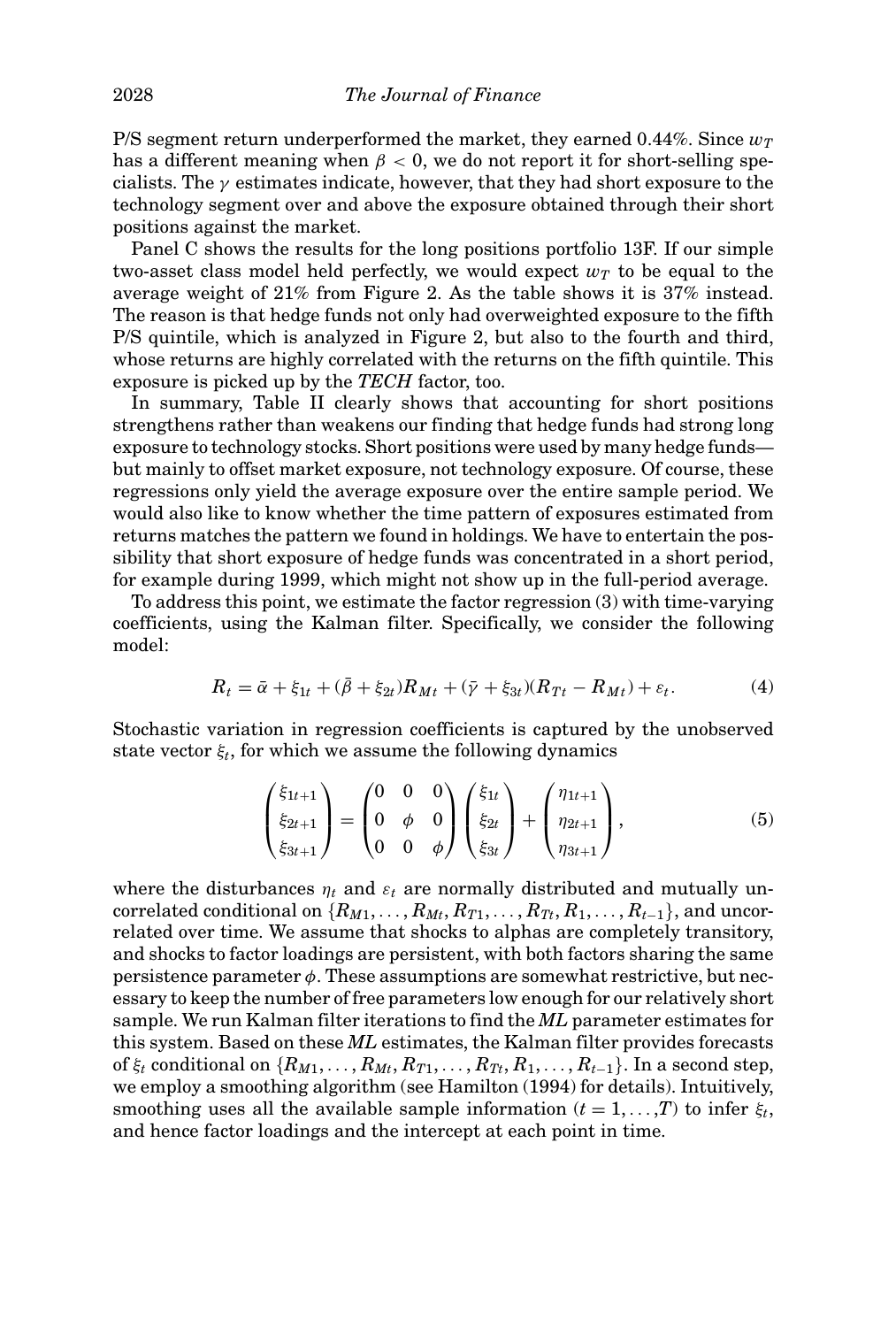

**Figure 3. Exposure of hedge funds to the technology segment: Smoothed Kalman filter estimates.** Time-series regressions of monthly hedge fund return indexes on *RM*, the CRSP valueweighted NYSE/AMEX/Nasdaq market index, and the *TECH* factor, which is the Nasdaq high P/S portfolio return  $R_T$  minus the market return, are run like in Table II, but allowing for stochastically time-varying regression slopes, estimated via Kalman filtering and smoothing. Dependent variables are *13F*, the return on the portfolio of aggregate long holdings of all hedge funds from our 13F filings data; *Large*, an equal-weighted average of returns on five funds managed by the five largest managers in our sample; and *HFR*, which is an equal-weighted average across all HFR style indexes examined in Table II, with the exception of short-selling specialists (*HFR Short*), which are considered separately. The figure shows the estimated coefficients (γ ) on the *TECH* factor.

Figure 3 presents our estimates. Market betas turn out to be fairly constant over time for all of our hedge fund groups, close to the means reported in Table II, so we focus on *TECH* factor loadings. In the interest of parsimony, we group all HFR styles except short-selling specialists into one equal-weighted index, denoted *HFR*. Short-selling specialists (*HFR Short*) are considered separately. *Large* and 13F are the same as before in Table II. The 13F series is again useful to check the methodology because we know from Figure 2 how the time variation in exposure should look. As Figure 3 shows, its time-varying loading on the *TECH* factor closely mirrors: Figure 2 technology exposure was highest relative to the market portfolio around the end of 1999, and it decayed toward the end of 2000. Evidently, the Kalman filter does a good job of capturing the time variation in exposure to the technology segment.

Turning to the results of main interest, the graphs for *HFR* and *Large* show that factor exposures estimated from hedge fund returns are close to the factor exposures of our long-only portfolio (13F). They indicate that these funds overweighted technology stocks during almost the entire sample period, with peaks in early 2000. This again ties in well with our findings in Figure 2. The exposure of short-selling specialists (*HFR Short*) is quite different, however, and shows remarkable timing. Until July 1999, their exposure is well described as being short the market portfolio (see Table II), without much directional bias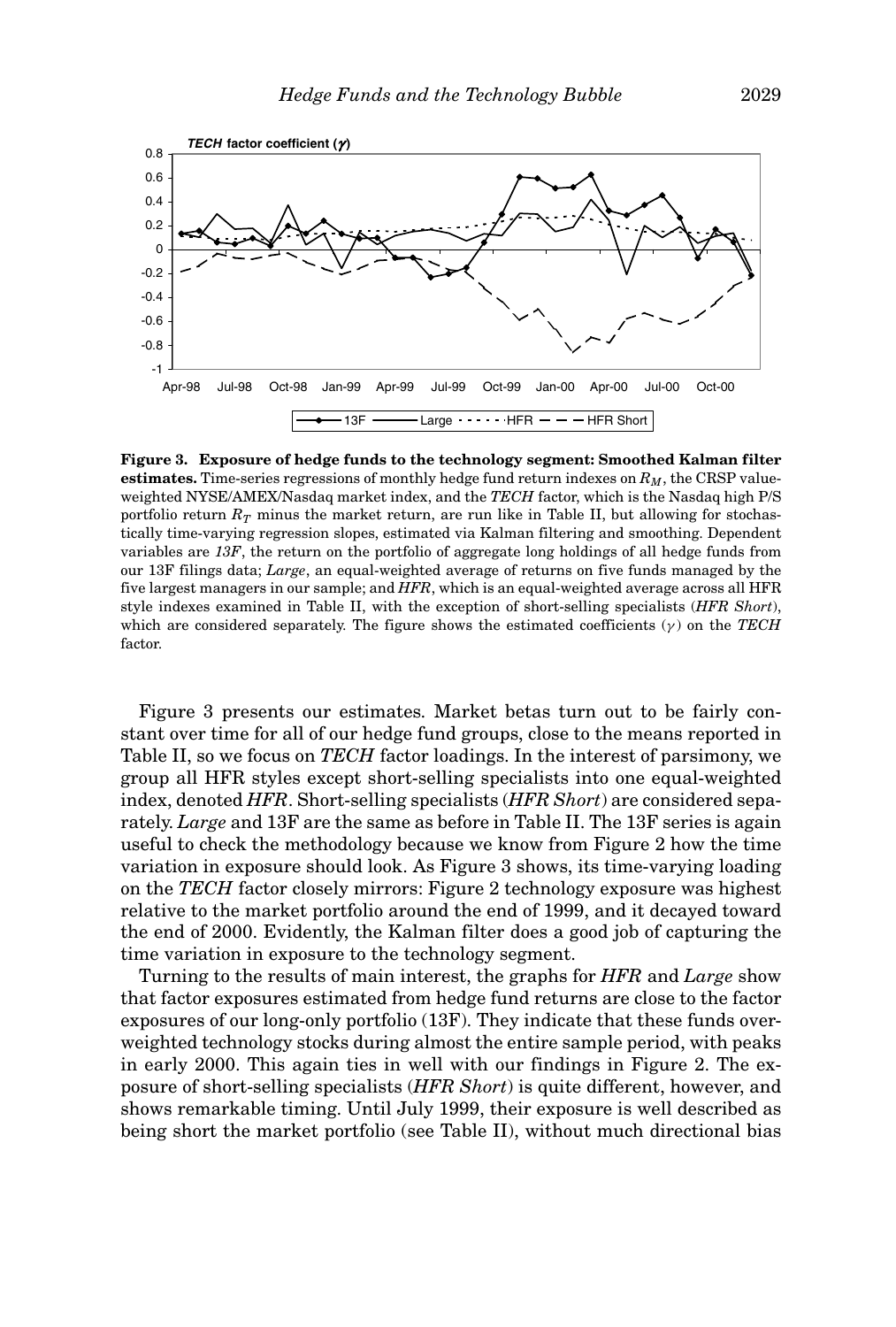concerning the technology segment. Yet, after this date, they started going short on technology stocks. By the time of the Nasdaq peak in March 2000, they already had a strong short exposure. Nevertheless, the essence is that even these funds, which do not do much other than shorting, did not attack the bubble before it was close to bursting.<sup>9</sup>

Overall, the factor regression results confirm that our long positions data do not paint a misleading picture of hedge funds' exposure to technology stocks. In the remainder of the paper, we therefore return to our holdings data to investigate questions that cannot be addressed with returns data, in particular, the trades of individual hedge funds in individual stocks.

# *C. Portfolio Holdings of Individual Managers and Fund Flows*

So far we have couched our analysis in terms of the aggregate hedge fund portfolio. However, different managers may have taken different approaches in dealing with the bubble. Apart from revealing some aspects of the trading strategies of some highly sophisticated market participants, such differences in strategies would also be interesting because they may have resulted in differences in fund flows. Shleifer and Vishny (1997) argue that arbitrage is limited because investors would withdraw capital from portfolio managers that lose money, even if these losses are simply the result of a temporary deepening of mispricing. We do not have sufficient data for a full-scale cross-sectional analysis, but we do have fund flows data to illustrate two prominent contrasting cases: Soros Fund Management and Tiger Management.

Figure 4a examines the portfolio weights of the five managers with the largest stock holdings at the start of 1998. As we reported earlier, these five managers account for about 60% of aggregate stock holdings in our sample. Similar to the analysis in Figure 2, in Figure 4a, we compute the weight of high P/S Nasdaq stocks—this time for individual funds—and compare them to the corresponding weights in the market portfolio. The results are consistent with anecdotal evidence about these managers' strategies. Tiger Management, for example, a well-known value-manager, invested only little in technology stocks. In 1999, Tiger eliminated virtually all investments in this segment. This is consistent with the widely reported refusal of Julian Robertson, manager of the Tiger Fund, to buy into the internet bubble. The weights of Soros Fund Management were quite similar to Tiger at the end of 1998, but the firms took radically different paths in 1999. During the third quarter of 1999, Soros increased the proportion invested in the technology segment from less than 20% to about 60%. Zweig-DiMenna and Husic also decided to overweight technology stocks. Omega, in contrast, structured the portfolio more along the lines of Tiger.

<sup>9</sup> Note also that short-selling specialists are a rare species. Agarwal and Naik (2000) report that the HFR short-seller category contained 12 funds in December 1998 (compared with 223 for Equity-Hedge or 746 for the entire HFR sample). According to the *Third Quarter of 2000 Asset Flows Report* provided by TASS, short-sellers account for only 0.3% of all hedge fund assets.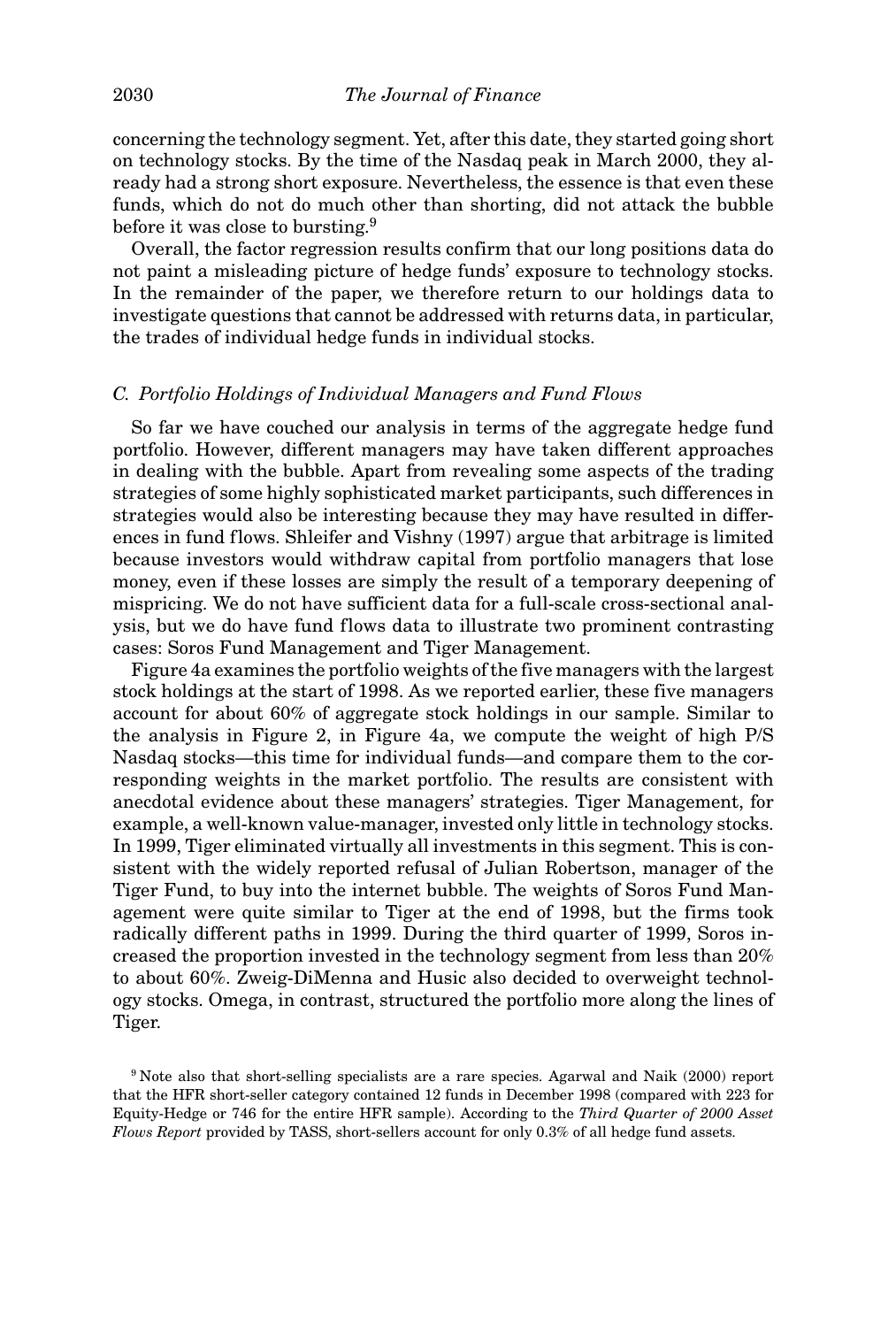



**Figure 4. Investment in technology stocks and fund flows for individual hedge fund managers.** (a) We compute the end-of-quarter weight, in terms of market value, of high P/S quintile Nasdaq stocks in the overall stock portfolio of hedge funds, given their reported holdings on form 13F. For comparison, we also report the value-weight of high P/S stocks in the market portfolio (all stocks on CRSP). Results are shown for the five managers with the largest overall stock holdings in March 1998. (b) Shows a 3-month moving average of monthly fund flows backed out from monthly time-series of assets under management and fund performance for the Quantum Fund (Soros Fund Management) and the Jaguar Fund (Tiger Management).

To examine the relationship to flows, we back out fund flows from data on assets under management and fund performance. Unfortunately, our data on assets under management is incomplete. Among the funds managed by the five managers in Figure 4a, we are able to calculate complete monthly histories of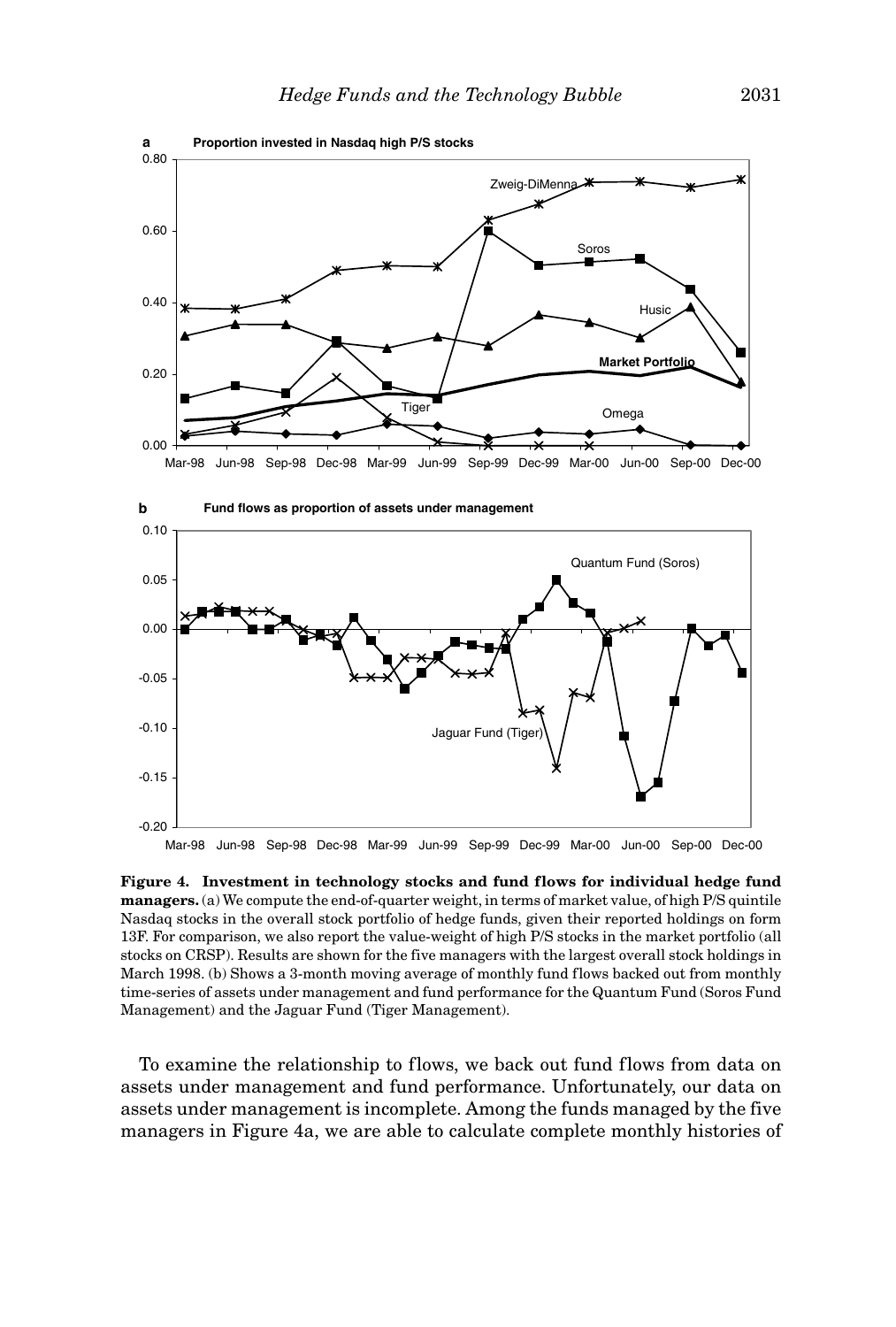flows only for the Quantum Fund (Soros Fund Management) and the Jaguar Fund (Tiger Management), which is an offshore version of the Tiger Fund. Other funds are either closed (no flows at all) or the data are updated only very irregularly.

Figure 4b shows 3-month moving averages of fund flows for Quantum and Jaguar in percent of assets under management. Flow patterns for both funds were relatively similar in 1998. However, this changed dramatically when their technology exposure diverged in mid-1999. Soros' subsequent performance benefited from the final run-up of the bubble until March 2000, and the Quantum Fund attracted new capital. In contrast, the capital base of the Jaguar Fund was eroded by strong outflows. In October 1999, Tiger Management increased the redemption period for investors from 3 to 6 months in order to curb outflows (Bloomberg News (1999)). Nevertheless, in the final quarter of 1999, the fund lost about 25% of its assets through withdrawals. After mounting losses, Robertson announced the fund's liquidation in March 2000, just when prices of technology stocks started to tumble (Lewis (2001)). The fact that the manager positioned most strongly against the bubble<sup>10</sup> had to liquidate just before the bubble peaked provides a vivid illustration of the liquidation risks that give rise to limits on arbitrage in Shleifer and Vishny (1997). The Quantum Fund suffered from outflows when technology stocks started to decline and it was still heavily invested in this segment. Overall, though, Soros fared better than Tiger. Unlike Tiger, the funds that chose to ride the bubble are still around.

#### **III. Did Hedge Funds Time Their Exposure in Individual Stocks?**

Having established that hedge funds were riding the bubble, we now turn to the important question of whether hedge funds did so deliberately—as predicted, for example, by the AB (2003) model—or whether they simply failed to understand that a bubble had developed. The fact that hedge funds did not exit the technology stock segment very aggressively around the peak of the bubble implies that this is a plausible alternative hypothesis. Yet, looking at aggregate holdings perhaps obscures more successful timing at the individual stock level. After all, the fact that the Nasdaq high P/S segment peaked in March 2000 does not mean that all member stocks peaked in that quarter. This is underscored by Table III, which shows the number of stocks that peaked in each quarter from 1999 to 2000, based on quarterly returns. Many stocks peaked before or in quarters subsequent to March 2000. Hence, it is possible that hedge funds' holdings of technology stocks in early 2000 were well chosen, in the sense that they were concentrated in stocks that did not crash yet. We investigate this possibility in the remainder of the paper.

<sup>&</sup>lt;sup>10</sup> In fact, if we run our factor model (see Table II) for Tiger's Jaguar fund, we find evidence that the fund held a short position in technology stocks (in comparison, Figure 4a only provides evidence of a lack of long positions). Over the period January 1999 to March 2000, we obtain a negative weight on technology stocks of  $w_T = -0.12$  for Jaguar (with a standard error of 0.04).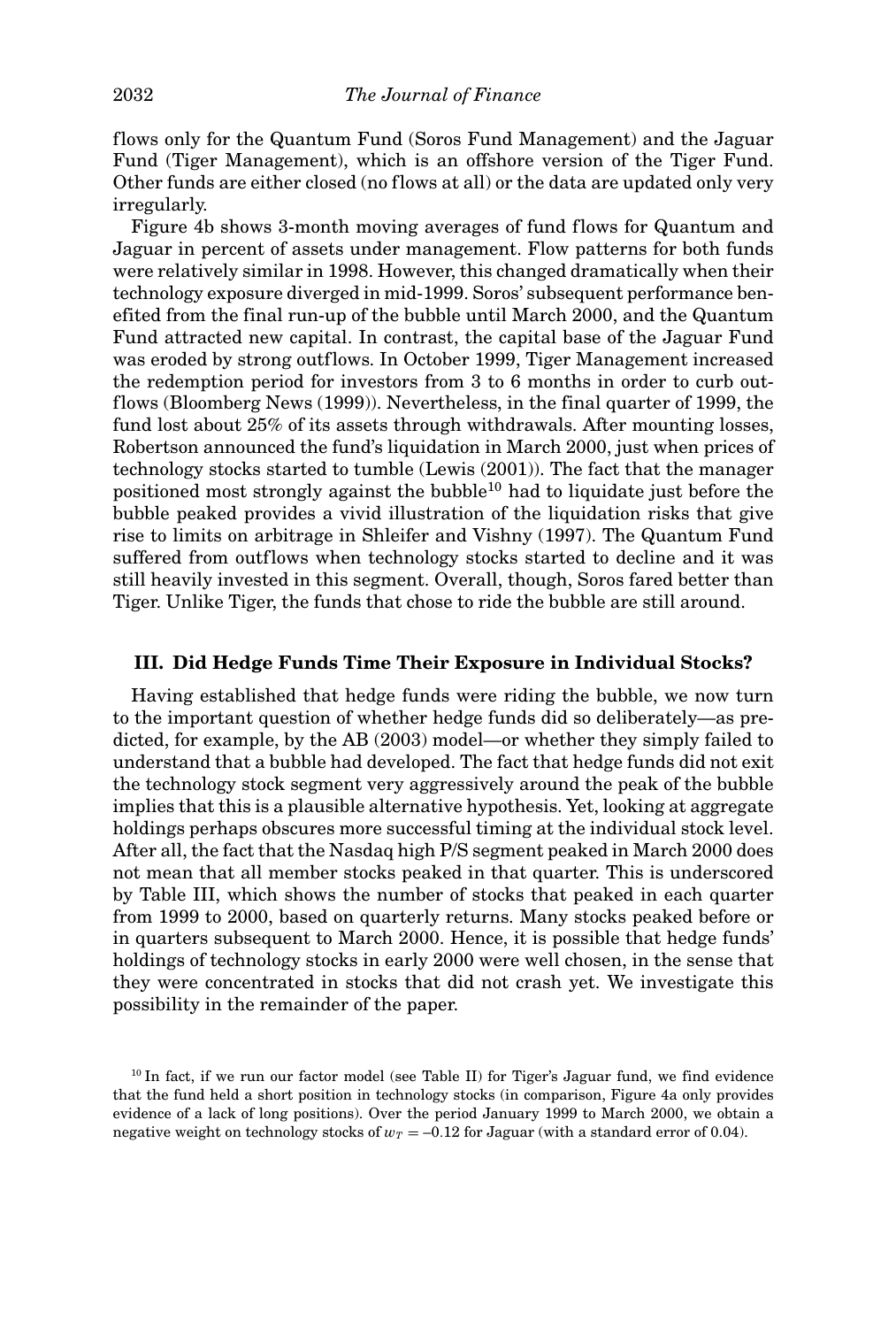# **Table III Distribution of Price Peaks of Nasdaq Technology (High P/S) Stocks**

For each stock, we construct a quarterly total return index from 1998 to 2000, from which we determine each stock's price peak during this period. The table presents the number of stocks peaking per quarter during 1999–2000. It includes only stocks that belong to the Nasdaq high P/S segment at the time of their peak.

| Year | Quarter        | Number of Peaks |  |  |
|------|----------------|-----------------|--|--|
| 1999 |                | 58              |  |  |
|      | $\overline{2}$ | 86              |  |  |
|      | 3              | 38              |  |  |
|      | $\overline{4}$ | 207             |  |  |
| 2000 |                | 285             |  |  |
|      | $\overline{2}$ | 98              |  |  |
|      | 3              | 198             |  |  |
|      | 4              | 49              |  |  |

#### *A. Hedge Fund Holdings around Stock Price Peaks*

As a first approach to this question, we look at hedge fund holdings around the price peaks of individual stocks. For each stock, we construct a quarterly total return index from 1998 to 2000. We define the price peak as the quarter-end at which this index takes its maximum value. To ensure that we can observe holdings several quarters before the peak, we restrict attention to stocks peaking in 1999 or 2000. For each stock, we also calculate the proportion of outstanding shares that is held by hedge funds. Using an event study framework, we align these quarterly series of hedge fund holdings in event time. Event-time quarter 0 is the quarter of the price peak. We then take a value-weighted average across stocks within three different samples: high P/S Nasdaq stocks, other Nasdaq stocks, and NYSE/AMEX stocks.

Figure 5 presents the result. The first point to note is that for high P/S Nasdaq stocks, hedge funds owned a greater proportion of outstanding equity before than after the (quarterly) price peak. They held the maximum share of 0.54% one quarter before the price peak. At the end of the peak-quarter, this is already reduced to 0.40%. (Standard errors are close to 0.02% for NYSE/AMEX stocks, and they vary between 0.02% and 0.04% for Nasdaq stocks.) There is a further decline in the postpeak quarters in which average returns are negative. Interestingly, hedge funds seem to be much more successful in timing their investments within the high P/S segment of the Nasdaq than within other market segments. While hedge fund holdings before price peaks in the technology segment are almost twice as high as for NYSE/AMEX stocks, there is not much difference several quarters after the peak.

Hence, more so than the aggregate holdings data in Figure 2, these stockby-stock results suggest that hedge funds had some success in exiting before prices collapsed. In prepeak quarters, hedge funds held about twice as many shares as in postpeak quarters. For technology stocks, the average returns in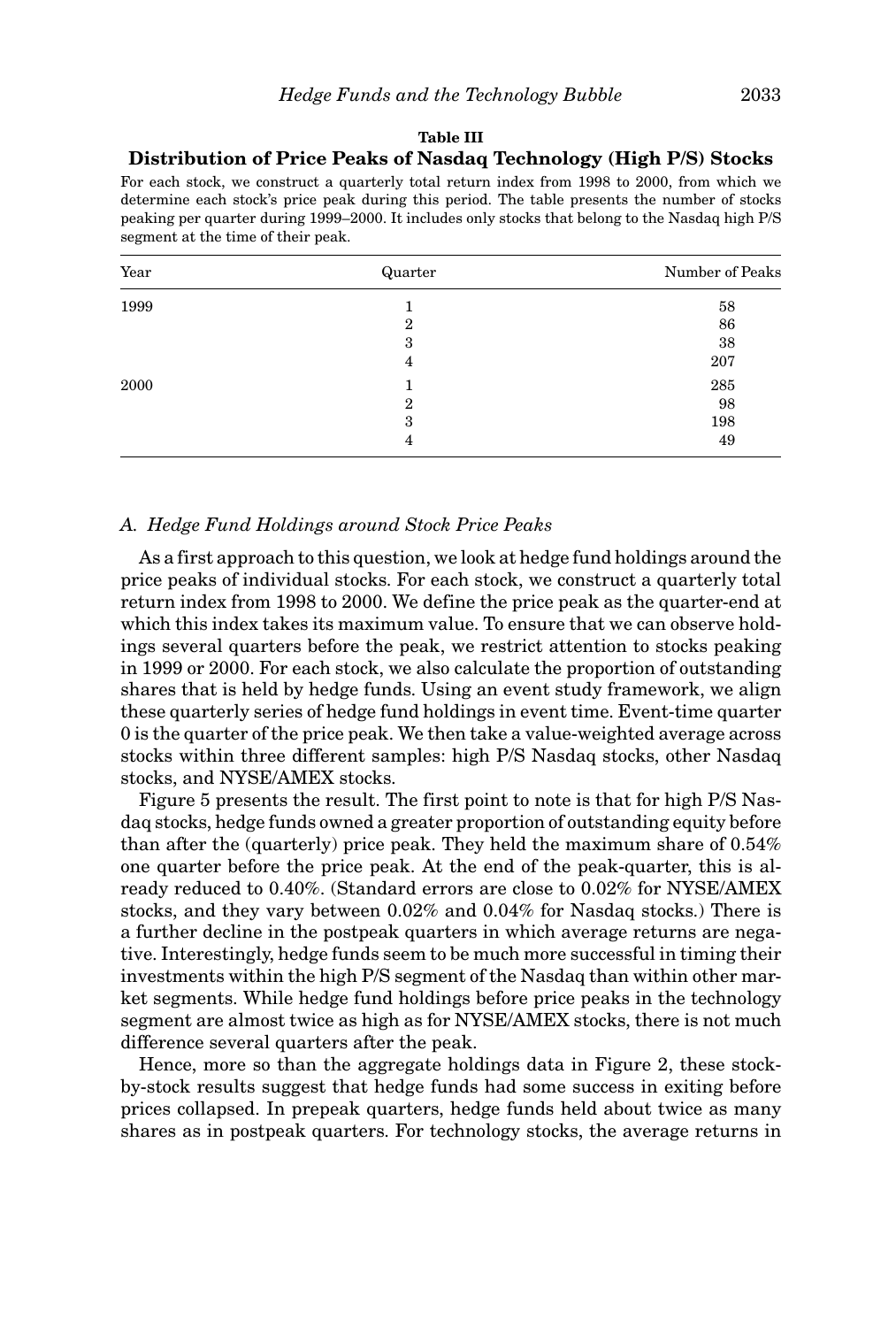

**Figure 5. Average share of outstanding equity held by hedge funds around price peaks of individual stocks.** For each stock, we construct a quarterly total return index from 1998 to 2000, from which we determine each stock's price peak during this period. Each quarter, we also calculate the proportion of outstanding shares that is held by hedge funds. For stocks with peaks in 1999 or 2000, we align these time-series of holdings in event time (value-weighted), where the price peak is the event-time quarter 0. We then average hedge fund holdings in event time across all stocks in the sample. The figure presents these event-time averages for three different samples of stocks: Stocks in the high P/S quintile of the Nasdaq, other Nasdaq stocks, and NYSE/AMEX stocks.

the postpeak quarters are in the range of  $-20\%$ . Hedge funds managers let other investors bear a greater share of this price collapse than of the price run-up before the peak.

# *B. Characteristics-Adjusted Performance*

If hedge fund managers indeed had skill in picking stocks and in timing the bubble on an individual stock level, this should also be detectable in a standard performance evaluation framework. In this subsection, we therefore look at portfolios that replicate the holdings of hedge fund managers—to the extent that they are visible in our quarterly data. We compare them to suitable benchmark portfolios to determine abnormal performance. Specifically, we form "copycat" funds that invest in aggregate hedge fund shareholdings at each quarter-end from March 1998 to December  $2000$ .<sup>11</sup> We form three of these copycat funds, one for the Nasdaq high P/S quintile, one for other Nasdaq stocks,

<sup>&</sup>lt;sup>11</sup> Of course, 13F filings are not public yet at the end of the quarter. Owing to the reporting deadline, it takes at least 45 more days for this information to become public. Hence, this copycat fund could not be implemented in this way in reality.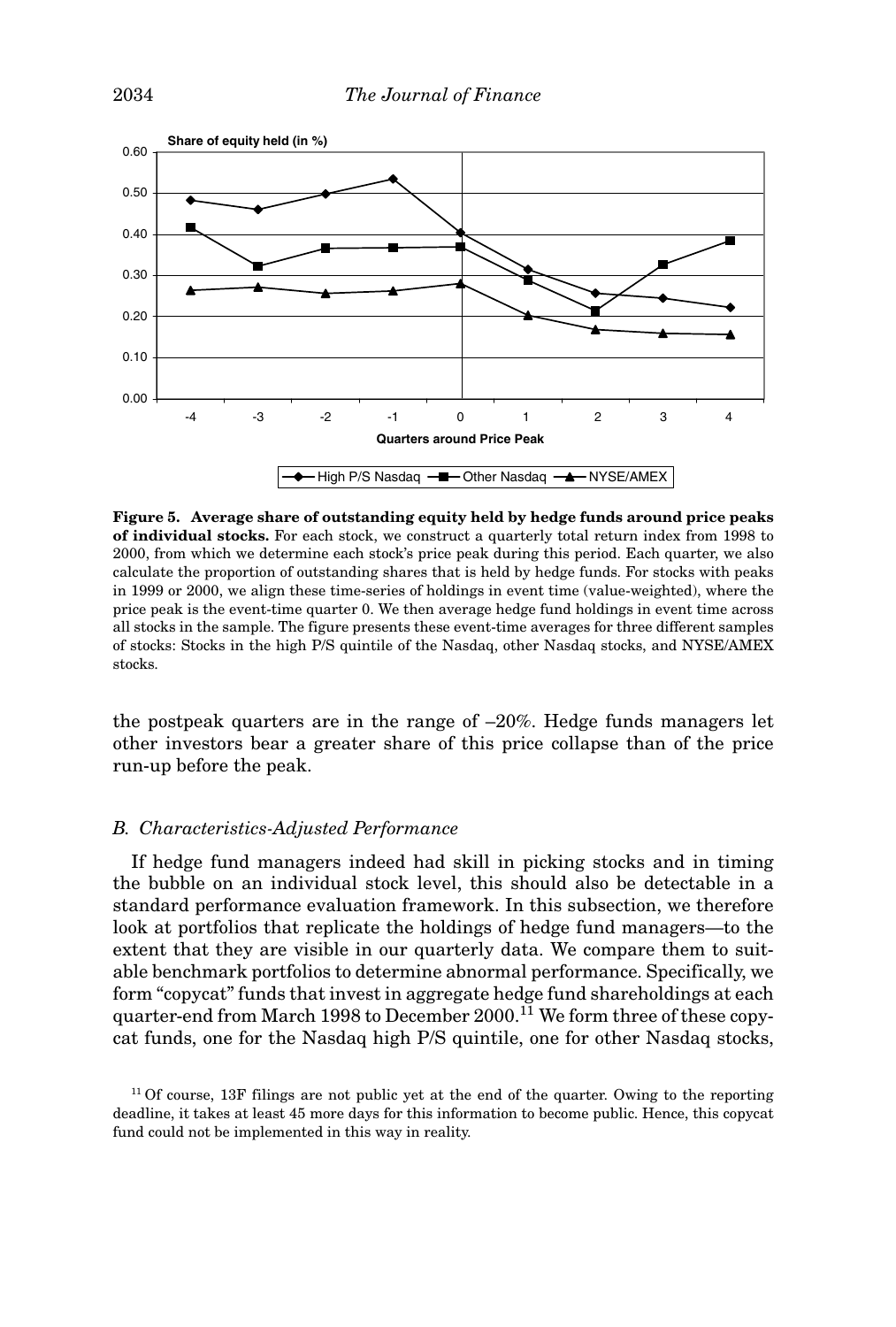

**Figure 6. Performance of a copycat fund that replicates hedge fund holdings in the Nasdaq high P/S segment.** At the end of each quarter, we form a portfolio that replicates aggregate hedge fund holdings in the Nasdaq high P/S segment as of that quarter-end. Stocks are held until the portfolio is rebalanced at the end of the next quarter. The figure shows the value-weighted buy-and-hold return on this portfolio and the portfolio of all high P/S Nasdaq stocks (log scale).

and one for NYSE/AMEX stocks. Within each copycat fund, we weight returns for each stock in proportion to the value of hedge fund holdings.

To get a first impression of hedge fund performance, Figure 6 plots the total return index of the Nasdaq high P/S copycat portfolio against the value-weighted return on the entire Nasdaq high P/S quintile. The results are intriguing. The figure shows that around the peak of the bubble—from September 1999 to September 2000—technology stocks held by hedge funds performed much better than other technology stocks. This confirms what we conjectured earlier, namely that, in 2000, hedge funds holdings were concentrated in technology stocks that did not really crash yet.

Turning to a more formal evaluation of performance, we follow established methodology from the mutual fund literature (Daniel et al. (1997), Chen, Jegadeesh, and Wermers (2000)) and measure abnormal returns relative to characteristics-matched benchmark portfolios. To calculate benchmark returns, we sort all Nasdaq stocks into quintiles based on size, and we subsort within these groups, first into P/S quintiles, and then into past 6-month return (momentum) quintiles. Returns are value-weighted. We repeat the same exercise for NYSE/AMEX stocks, which yields a second set of 125 benchmark portfolios. We calculate abnormal returns for each stock by subtracting the return of its matched benchmark portfolio.

Table IV presents the results. We compute performance measures separately for each of the four quarters following a 13F report. For example, the copycat portfolio in the first row  $(Qtr + 1)$  invests in stocks held by hedge funds at the end of March 1998, and it holds them until the end of June 1998, when the portfolio is rebalanced based on end-of-June 1998 filings, and so on. In the second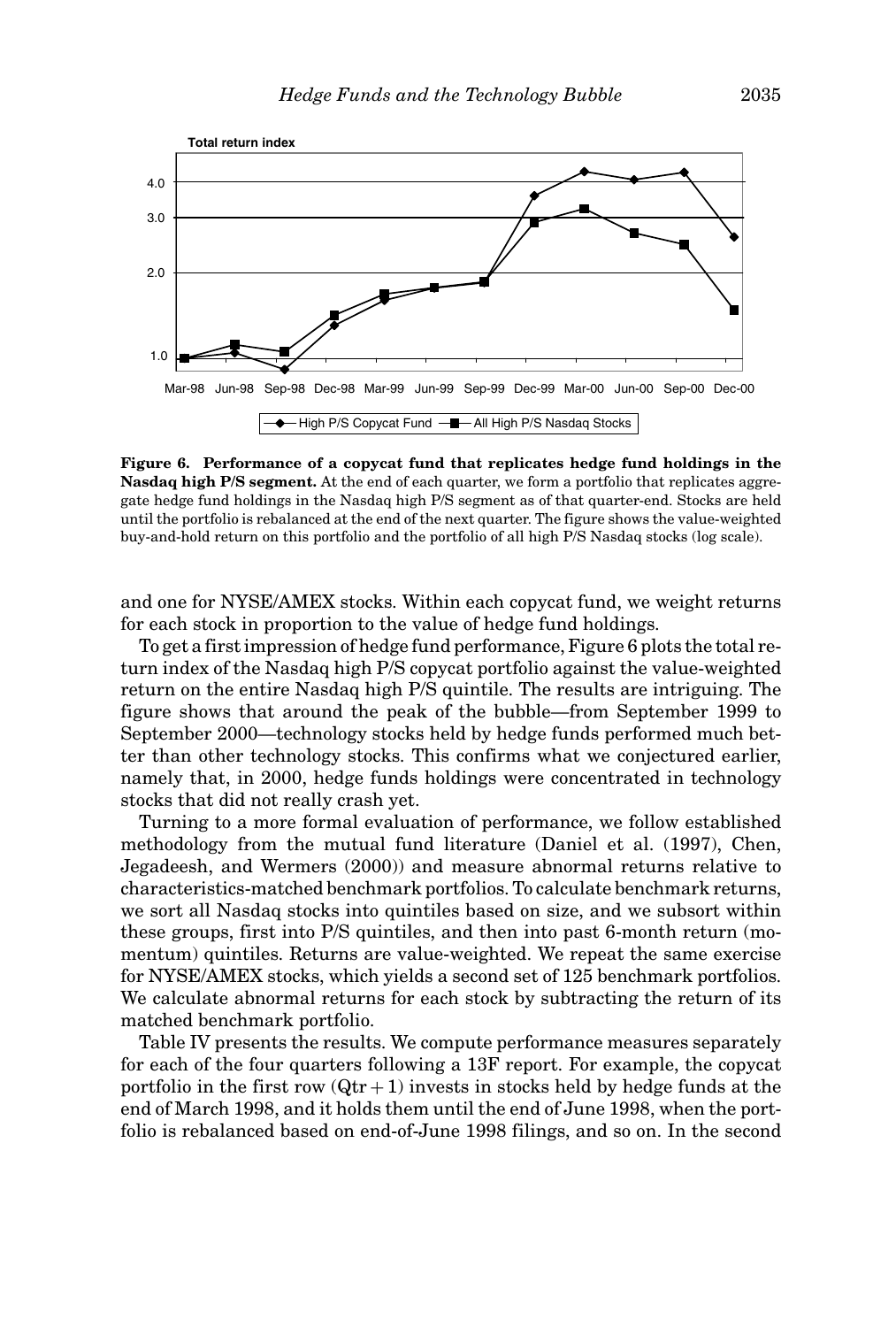# **Table IV**

#### **Characteristics-Adjusted Performance of Hedge Fund Portfolio**

At the end of each quarter *t*, we form a portfolio that mimics aggregate hedge funds' holdings (Copycat), based on holdings reported in the end of quarter *t* 13F filings. We form three sets of copycat portfolios: One for the Nasdaq high P/S quintile, one for other Nasdaq stocks, and one for NYSE/AMEX stocks. We compute buy-and-hold returns for each quarter  $t + 1$  to  $t + 4$ . Returns in the Copycat portfolio are weighted by the dollar-value of hedge funds' holdings (number of stocks times price). Portfolio returns are then averaged in event time. The first row reports the average return in quarter  $t + 1$ , that is, in the first quarter following the 13F report. The second row reports the return in quarter  $t + 2$ , etc. The two left-hand sets of columns report the average number of stocks and market capitalization of the entire market segment (Total) and the Copycat portfolio. The first formation date is end of March 1998; the last one is end of December 2000. Abnormal returns are measured relative to size, P/S, and past 6-month returns characteristics-matched benchmark portfolios. Returns are given in percent per quarter.

|                        |                    |                  |         |                |         |         | Qtrly. Abnormal<br>Returns |
|------------------------|--------------------|------------------|---------|----------------|---------|---------|----------------------------|
|                        | Qtrs.<br>after 13F | Number of Stocks |         | Value in \$bn. |         | Copycat |                            |
| Market Segment         |                    | Total            | Copycat | Total          | Copycat | Mean    | $t$ -Statistic             |
| High P/S Nasdaq stocks | $+1$               | 720              | 320     | 2071           | 8.0     | 4.51    | (1.87)                     |
| (Technology Segment)   | $+2$               |                  |         |                |         | 2.71    | (2.02)                     |
|                        | $+3$               |                  |         |                |         | 0.39    | (0.22)                     |
|                        | $+4$               |                  |         |                |         | 1.01    | (0.77)                     |
| Other Nasdaq stocks    | $+1$               | 3163             | 472     | 1236           | 4.1     | 0.55    | (0.58)                     |
|                        | $+2$               |                  |         |                |         | 0.36    | (0.30)                     |
|                        | $+3$               |                  |         |                |         | $-1.64$ | $(-1.12)$                  |
|                        | $+4$               |                  |         |                |         | $-0.89$ | $(-0.55)$                  |
| NYSE/AMEX stocks       | $+1$               | 2118             | 885     | 9891           | 25.0    | 0.24    | (0.31)                     |
|                        | $+2$               |                  |         |                |         | 0.25    | (0.31)                     |
|                        | $+3$               |                  |         |                |         | 0.32    | (0.30)                     |
|                        | $+4$               |                  |         |                |         | $-0.48$ | $(-0.45)$                  |

row  $(Qtr + 2)$ , the June to September 1998 portfolios are built on March 1998 13F filings, the October to December 1998 portfolios are based on June 1998 filings, etc. The (arithmetic) mean abnormal returns in the technology segment are striking. The  $Qtr + 1$  copycat portfolio on average outperforms by 4.5% per quarter. The outperformance appears quite long-lived, as  $Qtr + 2$  adds some more abnormal returns, albeit at a lower magnitude. There is no reversal of this outperformance in  $Qtr + 3$  and  $Qtr + 4$ . In economic terms, these magnitudes are large. Incorporating transaction costs would do little to change this. The quarterly turnover in the high P/S copycat portfolio is about 25%. A roundtrip trading cost of 1.5%—this is more toward the upper end of institutional trading costs (including price impact) for Nasdaq stocks<sup>12</sup>—would then reduce

<sup>&</sup>lt;sup>12</sup> Specifically, Keim and Madhavan (1997) report that total one-way trading costs for institutions, including price impact, are less than 0.7% for stocks in the top two Nasdaq size quintiles. Our portfolios are value-weighted and hence dominated by these large-cap stocks.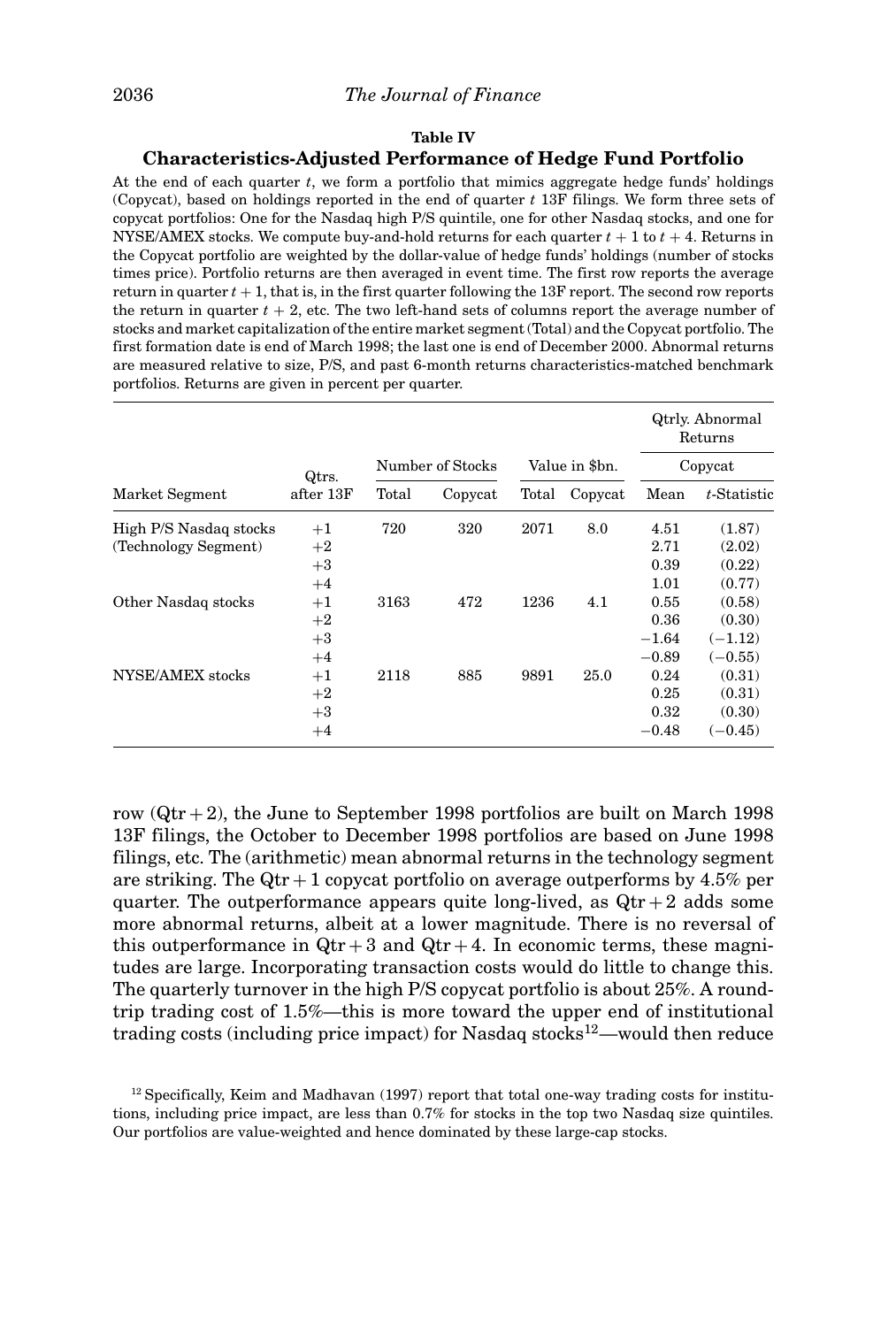the outperformance in  $Qtr + 1$  to a still large 4.1%. Of course, given our short sample period of 12 quarters, our statistical power to distinguish skill from luck is quite limited. It is rather surprising that the  $Qtr + 1$  and  $Qtr + 2$  abnormal returns are statistically significant at the 10% and 5% levels, respectively, and it highlights the large magnitudes of abnormal returns.

We want to emphasize, though, that we do not aim to draw general conclusions about hedge fund manager stock-picking skills. What we can say based on Table IV and Figures 5 and 6 is that in this particular situation during the bubble period, hedge fund managers' technology stock picks performed much better than those of the average investor. The rather unusual nature of this outperformance is underscored by the fact that none of the abnormal returns for other Nasdaq stocks, or for NYSE/AMEX stocks, comes close to the outperformance figures we find in the technology segment. They are all much closer to zero and statistically insignificant.

Overall, these results support our earlier working assumption that hedge fund managers understood that technology stocks were overvalued and that prices would come down eventually. The evidence shows that they traded accordingly. The fact that their outperformance was concentrated in the technology segment is further consistent with the intuition expressed, for example, in AB (2003) and DSSW (1990b) that price bubbles present particularly good profit opportunities to rational speculators, if the sentiment of unsophisticated investors supporting the bubble is predictable to some extent. These potential gains are precisely the reason why riding a bubble can be a rational strategy in these models.

Of course, hedge fund trading strategies are likely to be more complicated than in these stylized models. So how did hedge funds achieve this outperformance? "Trend-following," which may involve rather complex technical trading rules, is a popular trading style among hedge funds (Fung and Hsieh (1997)). Some readers therefore wondered whether the outperformance we find could simply be the result of trading on a mechanical Jegadeesh and Titman (1993) type momentum rule. This is unlikely to be the case, however, because our performance benchmarks control for momentum. Yet, in its more complex sense, there could be some correspondence between trend-following and the behavior of rational speculators in bubble models. It may be that technical signals allow hedge funds (implicitly) to forecast the sentiment of less sophisticated investors, which is crucial in feedback-trader models of the DSSW (1990b) type, and the behavior of other speculators, which is emphasized in coordination-failure models such as AB (2003).

# **IV. Conclusions**

The efficient market hypothesis is based on the presumption that rational investors prevent price bubbles by trading against mispricing. In this paper, we study the behavior of some of the most sophisticated investors during a bubble period. Specifically, we analyze stock holdings of hedge funds during the technology bubble, 1998–2000. We establish two main facts.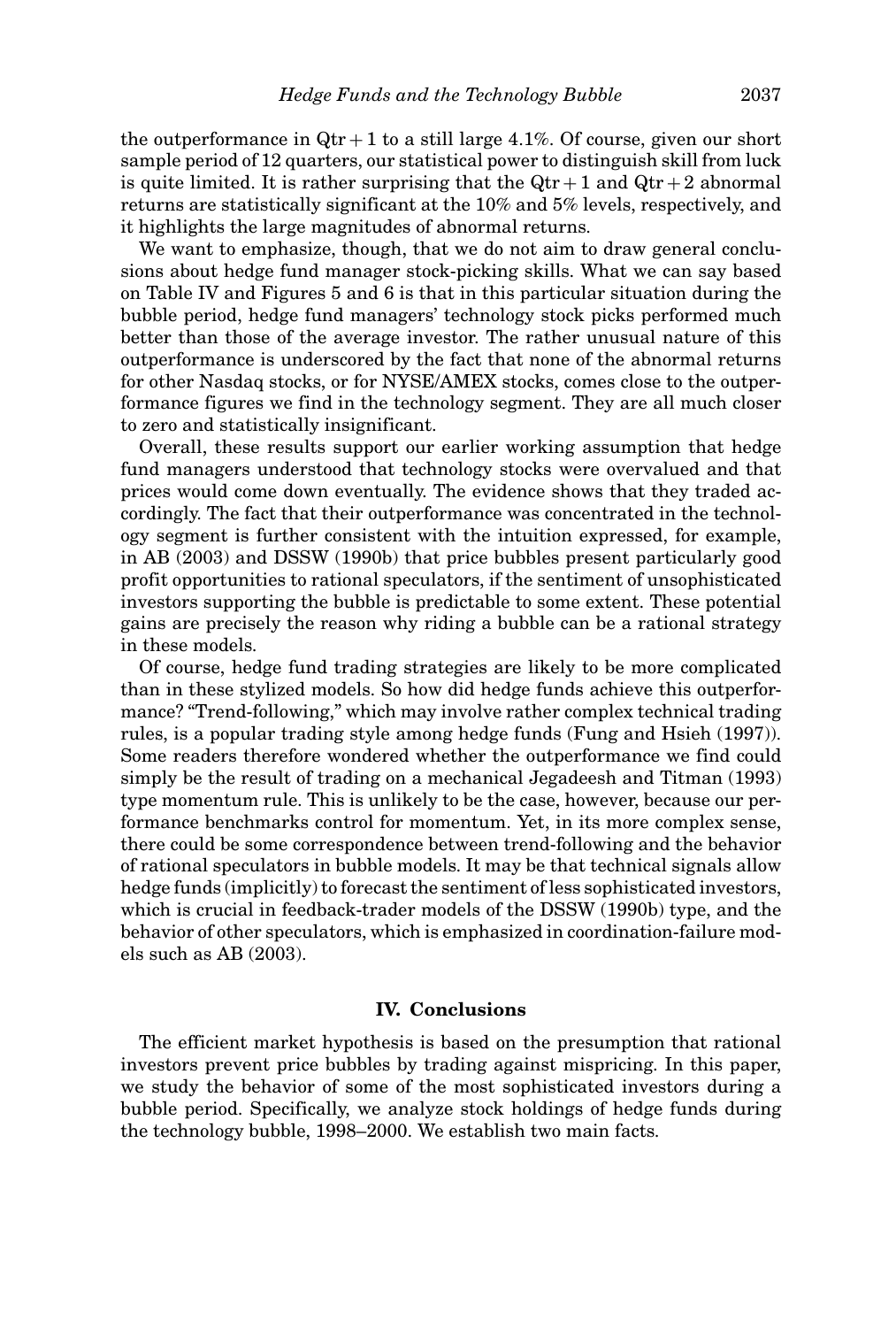First, hedge funds were riding the technology bubble, not attacking it. On average, hedge fund stock portfolios were heavily tilted toward technology stocks. This suggests that short-sales constraints, emphasized in recent work on the technology bubble (Ofek and Richardson (2003), Cochrane (2002)), are not sufficient to explain the failure of rational speculative activity to contain the technology bubble. Short-sale constraints and arbitrage risks alone can rationalize reluctance to take short positions, but do not explain why sophisticated investors would buy into the overpriced technology sector.

Second, on a stock-by-stock basis, hedge funds reduced their holdings before prices collapsed. Within the technology segment—and only there—they outperformed standard characteristics-matched benchmarks. This suggests that hedge fund managers understood that prices of these stocks would eventually deflate. Our findings are consistent with the view that the investor sentiment driving the technology bubble was predictable to some extent, and that hedge funds were exploiting this opportunity. Under these conditions, riding a price bubble for a while can be the optimal strategy for rational investors, as, for example, in AB (2003).

#### **REFERENCES**

- Abreu, Dilip, and Markus K. Brunnermeier, 2002, Synchronization risk and delayed arbitrage, *Journal of Financial Economics* 66, 341–360.
- Abreu, Dilip, and Markus K. Brunnermeier, 2003, Bubbles and crashes, *Econometrica* 71, 173–204.
- Ackermann, Carl, Richard McEnally, and David Ravenscraft, 1999, The performance of hedge funds: Risk, return, and incentives, *Journal of Finance* 54, 833–874.
- Agarwal, Vikas, and Narayan Y. Naik, 2000, Multi-period performance persistence analysis of hedge funds, *Journal of Financial and Quantitative Analysis* 35, 327–342.
- Agarwal, Vikas, Naveen D. Daniel, and Narayan Y. Naik, 2002, Determinants of money-flow and risk-taking behavior in the hedge fund industry, Working paper, London Business School.
- Allen, Franklin, and Gary Gorton, 1993, Churning bubbles, *Review of Economic Studies* 60, 813– 836.
- Baker, Malcolm, and Serkan Savasoglu, 2002, Limited arbitrage in mergers and acquisitions, *Journal of Financial Economics* 64, 91–116.
- Bloomberg News, 1999, Hedge fund to curb investors' withdrawals, *New York Times* October 8, Section C, p. 22.
- Brown, Steven J., and William N. Goetzmann, 2003, Hedge funds with style, *Journal of Portfolio Management* 29 (Winter), 101–112.
- Brown, Steven J., William N. Goetzmann, and James Park, 2000, Hedge funds and the Asian currency crisis of 1997, *Journal of Portfolio Management* 26 (Summer), 95–101.
- Brunnermeier, Markus K., 2001, *Asset Pricing under Asymmetric Information: Bubbles, Crashes, Technical Analysis and Herding* (Oxford University Press, Oxford).
- Brunnermeier, Markus K., and Lasse H. Pedersen, 2002, Predatory trading, Working paper, Princeton University and NYU.
- Campbell, John Y., Andrew W. Lo, and A. Craig MacKinlay, 1997, *The Econometrics of Financial Markets* (Princeton University Press, Princeton, NJ).
- Chen, Hsiu-Lang, Narasimhan Jegadeesh, and Russ Wermers, 2000, The value of active mutual fund management: An examination of the stockholdings and trades of fund managers, *Journal of Financial and Quantitative Analysis* 35, 343–368.
- Chevalier, Judith, and Glenn Ellison, 1997, Risk taking by mutual funds as a response to incentives, *Journal of Political Economy* 105, 1176–1200.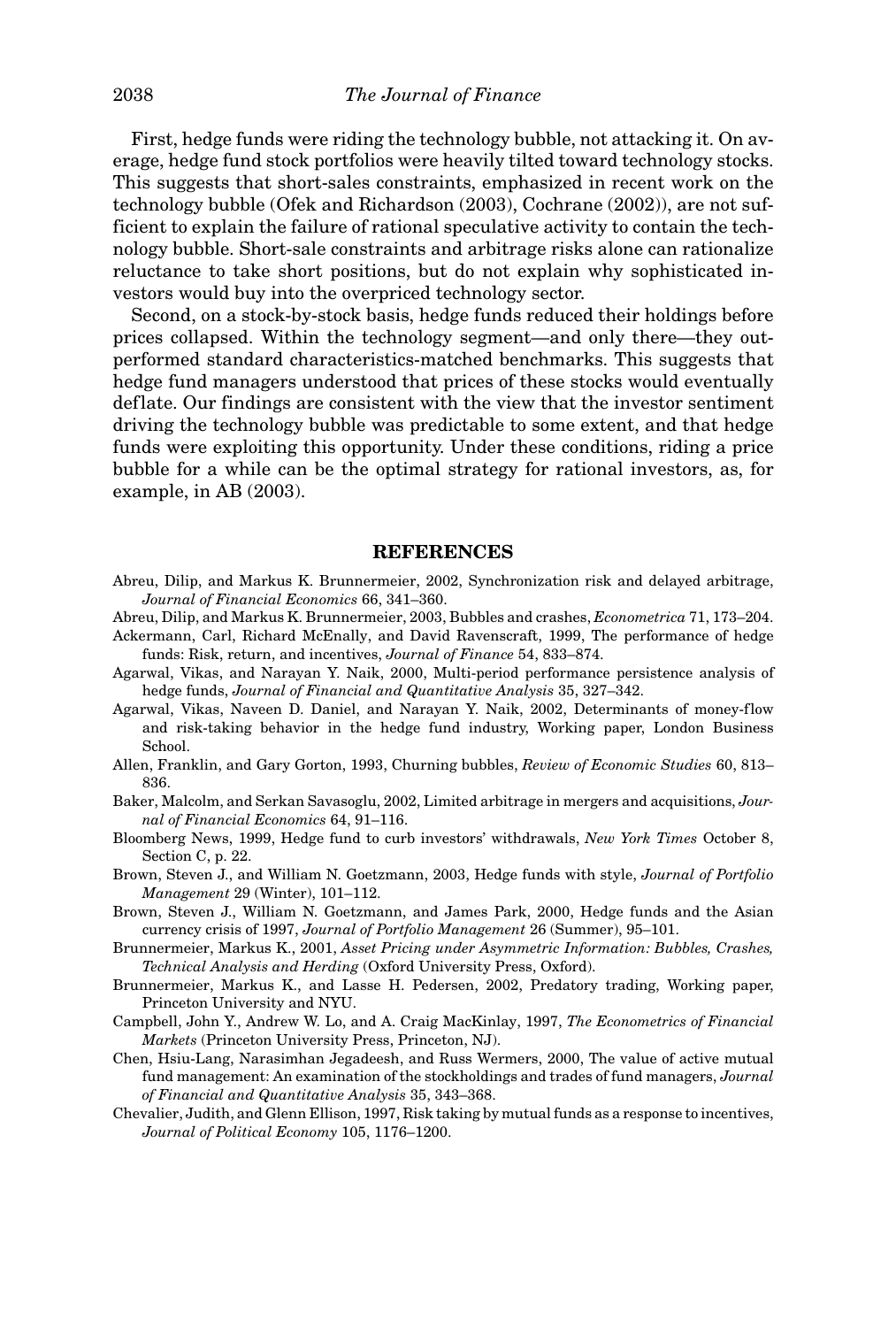- Cochrane, John H., 2002, Stocks as money: Convenience yield and the tech-stock bubble, Working paper, NBER.
- Cottier, Philipp, 1997, *Hedge Funds and Managed Futures: Performance, Risks, Strategies, and Use in Investment Portfolios* (Verlag Paul Haupt, Bern, Switzerland).
- Daniel, Kent, Mark Grinblatt, Sheridan Titman, and Russ Wermers, 1997, Measuring mutual fund performance with characteristic-based benchmarks, *Journal of Finance* 52, 1035–1058.
- DeLong, J. Bradford, Andrei Shleifer, Lawrence Summers, and Robert Waldmann, 1990a, Noise trader risk in financial markets, *Journal of Political Economy* 98, 703–738.
- DeLong, J. Bradford, Andrei Shleifer, Lawrence Summers, and Robert Waldmann, 1990b, Positive feedback investment strategies and destabilizing rational speculation, *Journal of Finance* 45, 375–395.
- Dow, James, and Gary Gorton, 1994, Arbitrage chains, *Journal of Finance* 49, 819–849.
- Fama, Eugene F., 1965, The behavior of stock-market prices, *Journal of Business* 38, 34–105.
- Friedman, Milton, 1953, The case for flexible exchange rates, in *Essays in Positive Economics* (University of Chicago Press, Chicago).
- Fung, William, and David A. Hsieh, 1997, Empirical characteristics of dynamic trading strategies, *Review of Financial Studies* 10, 275–302.
- Fung, William, and David A. Hsieh, 2000, Measuring the market impact of hedge funds, *Journal of Empirical Finance* 7, 1–36.
- Gompers, Paul A., and Andrew Metrick, 2001, Institutional investors and equity prices, *Quarterly Journal of Economics* 116, 229–260.
- Griffin, John M., Jeffrey Harris, and Selim Topaloglu, 2002, Investor behavior over the rise and fall of Nasdaq, Working paper, Arizona State University.
- Hamilton, James D., 1994, *Time Series Analysis* (Princeton University Press, Princeton, NJ).
- Hart, Oliver D., and David M. Kreps, 1986, Price destablizing speculation, *Journal of Political Economy* 94, 927–952.
- Jegadeesh, Narasimhan, and Sheridan Titman, 1993, Returns to buying winners and selling losers: Implications for stock market efficiency, *Journal of Finance* 48, 699–720.
- Keim, Donald B., and Ananth Madhavan, 1997, Transaction costs and investment style: An interexchange analysis of institutional equity trades, *Journal of Financial Economics* 46, 265– 292.
- Lamont, Owen, and Richard Thaler, 2003, Can the market add and subtract? Mispricing in tech stock carve-outs, *Journal of Political Economy* 111, 227–268.
- Lewellen, Jonathan, 2003, Discussion of "The internet downturn: Finding valuation factors in spring 2000," *Journal of Accounting and Economics* 34, 237–247.
- Lewis, William, 2001, Robertson hits out at 'irrational' markets, *Financial Times* (London Edition), March 31, p. 28.
- Ljungqvist, Alexander P., and William J. Wilhelm, 2002, IPO allocations: Discriminatory or discretionary? *Journal of Financial Economics* 65, 167–201.
- Mitchell, Mark, and Todd Pulvino, 2001, Characteristics of risk and return in risk arbitrage, *Journal of Finance* 56, 2135–2175.
- Mitchell, Mark, Todd Pulvino, and Erik Stafford, 2002, Limited arbitrage in equity markets, *Journal of Finance* 57, 551–584.
- Ofek, Eli, and Matthew Richardson, 2002, The valuation and market rationality of internet stock prices, *Oxford Review of Economic Policy* 18, 265–287.
- Ofek, Eli, and Matthew Richardson, 2003, Dotcom mania: The rise and fall of internet stock prices, *Journal of Finance* 58, 1113–1137.
- Pacelle, Mitchell, 1999, Soros to appoint a CEO after firm's chaotic year, *Wall Street Journal*, August 10, p. C1.
- Pontiff, Jeffrey, 1996, Costly arbitrage: Evidence from closed-end funds, *Quarterly Journal of Economics* 111, 1135–1152.
- Ritter, Jay R., and Ivo Welch, 2002, A Review of IPO activity, pricing, and allocations, *Journal of Finance* 57, 1795–1828.
- Sharpe, William F., 1992, Asset allocation: Management style and performance measurement, *Journal of Portfolio Management*, Winter, 7–19.